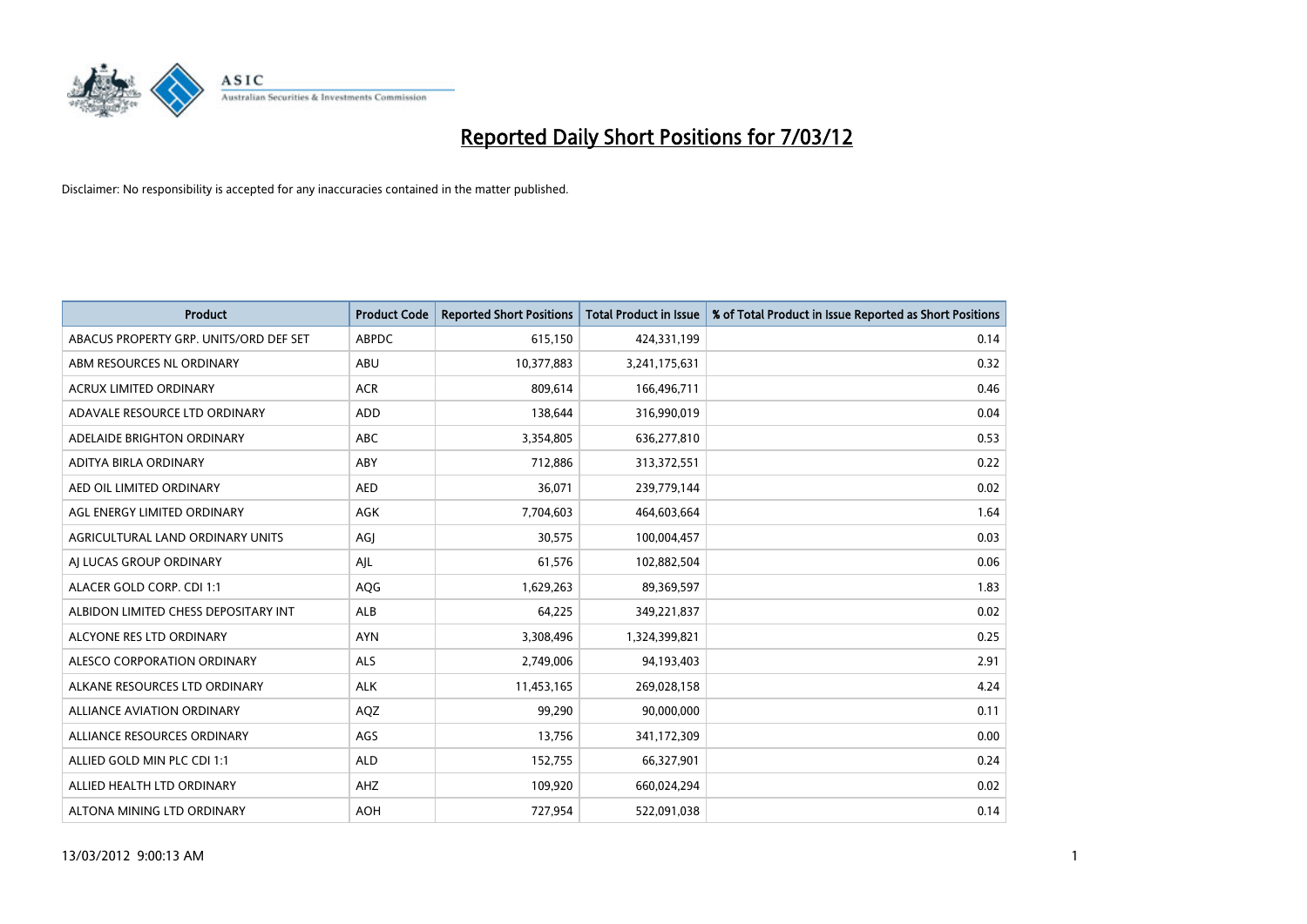

| <b>Product</b>                          | <b>Product Code</b> | <b>Reported Short Positions</b> | <b>Total Product in Issue</b> | % of Total Product in Issue Reported as Short Positions |
|-----------------------------------------|---------------------|---------------------------------|-------------------------------|---------------------------------------------------------|
| ALUMINA LIMITED ORDINARY                | <b>AWC</b>          | 57,821,328                      | 2,440,196,187                 | 2.34                                                    |
| AMADEUS ENERGY ORDINARY                 | AMU                 | 454,000                         | 274,608,734                   | 0.17                                                    |
| AMALGAMATED HOLDINGS ORDINARY           | AHD                 | 20,724                          | 157,596,140                   | 0.01                                                    |
| AMCOM TELECOMM, ORDINARY                | AMM                 | 16,300                          | 241,491,904                   | 0.01                                                    |
| AMCOR LIMITED ORDINARY                  | AMC                 | 5,333,286                       | 1,206,684,923                 | 0.41                                                    |
| AMP LIMITED ORDINARY                    | AMP                 | 25,715,039                      | 2,854,672,784                 | 0.88                                                    |
| AMPELLA MINING ORDINARY                 | <b>AMX</b>          | 724,992                         | 229,062,032                   | 0.32                                                    |
| ANSELL LIMITED ORDINARY                 | <b>ANN</b>          | 3,334,252                       | 130,656,668                   | 2.55                                                    |
| ANTARES ENERGY LTD ORDINARY             | AZZ                 | 190,549                         | 260,000,000                   | 0.07                                                    |
| ANZ BANKING GRP LTD ORDINARY            | ANZ                 | 18,012,105                      | 2,679,126,626                 | 0.63                                                    |
| APA GROUP STAPLED SECURITIES            | APA                 | 23,388,335                      | 639,334,625                   | 3.64                                                    |
| APEX MINERALS NL ORDINARY               | <b>AXM</b>          | 885,146                         | 5,550,243,713                 | 0.02                                                    |
| APN EUROPEAN RETAIL UNITS STAPLED SEC.  | <b>AEZ</b>          | 11,832                          | 544,910,660                   | 0.00                                                    |
| APN NEWS & MEDIA ORDINARY               | <b>APN</b>          | 27,749,256                      | 630,211,415                   | 4.42                                                    |
| AQUARIUS PLATINUM. ORDINARY             | <b>AOP</b>          | 8,390,896                       | 470,312,578                   | 1.77                                                    |
| AQUILA RESOURCES ORDINARY               | <b>AQA</b>          | 5,268,607                       | 411,804,442                   | 1.25                                                    |
| ARAFURA RESOURCE LTD ORDINARY           | ARU                 | 12,546,164                      | 367,980,342                   | 3.40                                                    |
| ARB CORPORATION ORDINARY                | ARP                 | 108,907                         | 72,481,302                    | 0.14                                                    |
| ARDENT LEISURE GROUP STAPLED SECURITIES | AAD                 | 866,508                         | 331,613,862                   | 0.26                                                    |
| ARISTOCRAT LEISURE ORDINARY             | ALL                 | 15,637,163                      | 543,181,024                   | 2.87                                                    |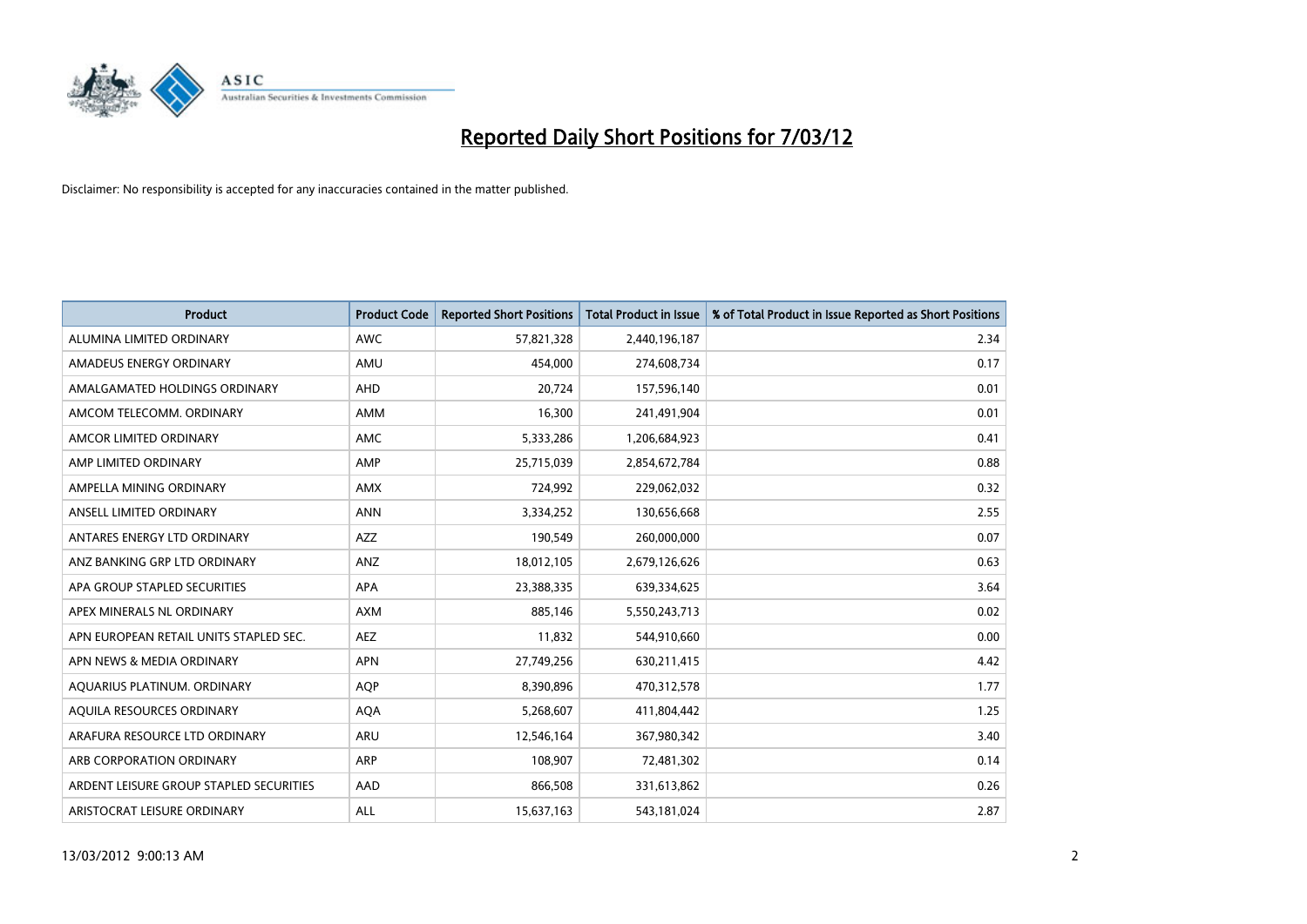

| <b>Product</b>                          | <b>Product Code</b> | <b>Reported Short Positions</b> | <b>Total Product in Issue</b> | % of Total Product in Issue Reported as Short Positions |
|-----------------------------------------|---------------------|---------------------------------|-------------------------------|---------------------------------------------------------|
| ASCIANO LIMITED ORDINARY                | <b>AIO</b>          | 11,156,202                      | 975,385,664                   | 1.15                                                    |
| ASG GROUP LIMITED ORDINARY              | ASZ                 | 89,990                          | 171,456,889                   | 0.05                                                    |
| ASPEN GROUP ORD/UNITS STAPLED           | <b>APZ</b>          | 1,064,768                       | 596,206,393                   | 0.18                                                    |
| ASPIRE MINING LTD ORDINARY              | <b>AKM</b>          | 417,444                         | 620,594,556                   | 0.06                                                    |
| <b>ASTON RES LTD ORDINARY</b>           | <b>AZT</b>          | 1,127,545                       | 204,668,861                   | 0.55                                                    |
| ASTRO JAP PROP GROUP STAPLED SECURITIES | AJA                 | 45,339                          | 58,445,002                    | 0.07                                                    |
| ASX LIMITED ORDINARY                    | ASX                 | 3,334,705                       | 175,136,729                   | 1.91                                                    |
| ATLAS IRON LIMITED ORDINARY             | <b>AGO</b>          | 16,375,887                      | 894,874,560                   | 1.81                                                    |
| <b>AURORA OIL &amp; GAS ORDINARY</b>    | <b>AUT</b>          | 7,021,452                       | 411,655,343                   | 1.71                                                    |
| AUSDRILL LIMITED ORDINARY               | ASL                 | 757,968                         | 303,488,154                   | 0.24                                                    |
| AUSENCO LIMITED ORDINARY                | AAX                 | 1,369,592                       | 123,258,843                   | 1.12                                                    |
| AUSGOLD LIMITED ORDINARY                | <b>AUC</b>          | 25,100                          | 120,488,473                   | 0.02                                                    |
| <b>AUSTAL LIMITED ORDINARY</b>          | ASB                 | 948,881                         | 188,069,638                   | 0.49                                                    |
| <b>AUSTAR UNITED ORDINARY</b>           | <b>AUN</b>          | 2,545,548                       | 1,271,505,737                 | 0.18                                                    |
| AUSTBROKERS HOLDINGS ORDINARY           | <b>AUB</b>          | $\overline{2}$                  | 55,545,576                    | 0.00                                                    |
| AUSTIN ENGINEERING ORDINARY             | ANG                 | 5,943                           | 72,314,403                    | 0.00                                                    |
| AUSTIN EXPLORATION ORDINARY             | <b>AKK</b>          | 250,000                         | 947,163,760                   | 0.03                                                    |
| <b>AUSTRALAND ASSETS ASSETS</b>         | AAZPB               | 1,168                           | 2,750,000                     | 0.04                                                    |
| AUSTRALAND PROPERTY STAPLED SECURITY    | <b>ALZ</b>          | 1,068,358                       | 576,846,597                   | 0.17                                                    |
| AUSTRALIAN AGRICULT. ORDINARY           | AAC                 | 758,435                         | 312,861,135                   | 0.23                                                    |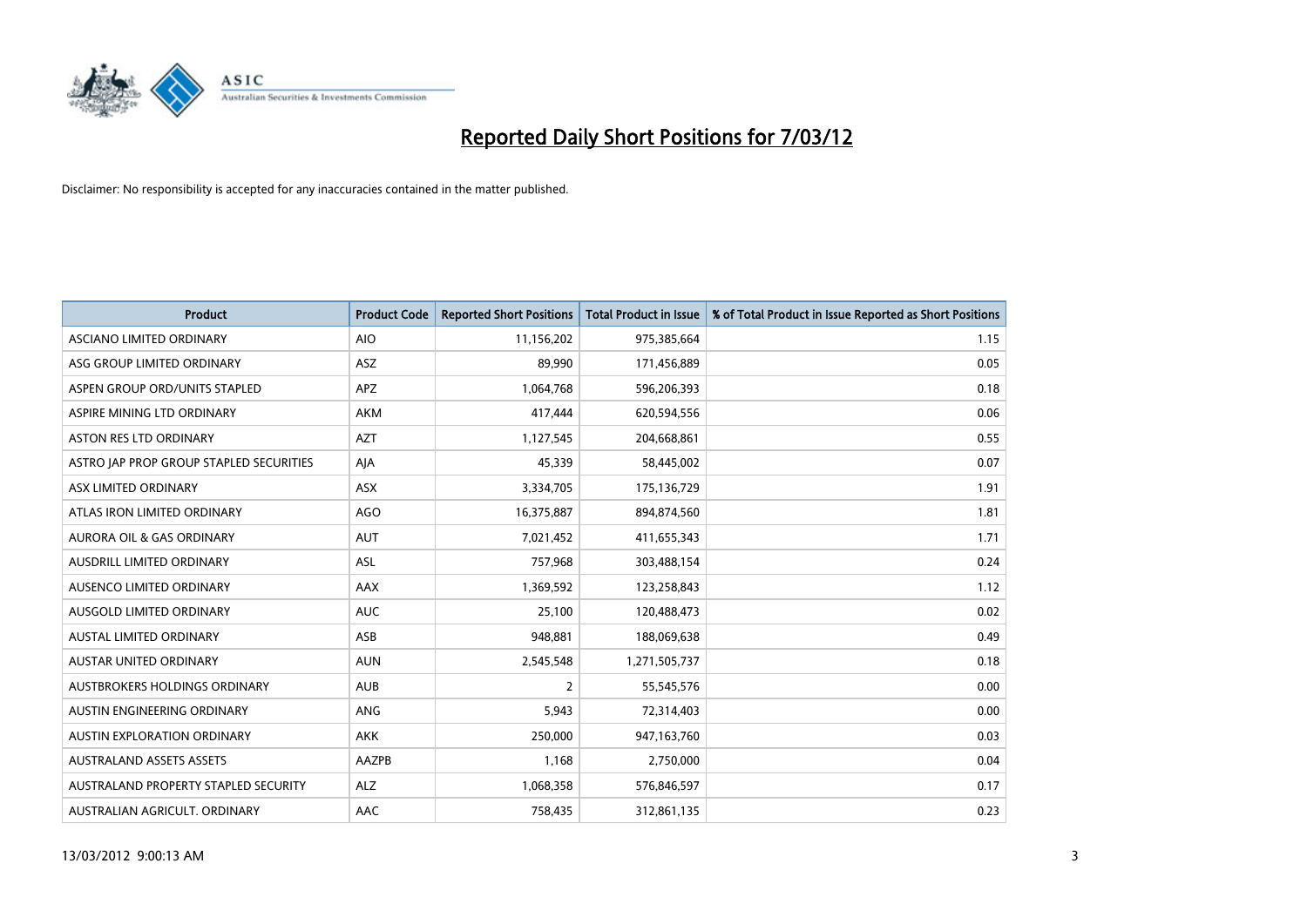

| <b>Product</b>                      | <b>Product Code</b> | <b>Reported Short Positions</b> | <b>Total Product in Issue</b> | % of Total Product in Issue Reported as Short Positions |
|-------------------------------------|---------------------|---------------------------------|-------------------------------|---------------------------------------------------------|
| <b>AUSTRALIAN EDUCATION UNITS</b>   | <b>AEU</b>          | 625,000                         | 175,465,397                   | 0.36                                                    |
| AUSTRALIAN INFRASTR. UNITS/ORDINARY | <b>AIX</b>          | 13,237,157                      | 620,733,944                   | 2.11                                                    |
| AUSTRALIAN MINES LTD ORDINARY       | <b>AUZ</b>          | 1,400,000                       | 636,910,317                   | 0.22                                                    |
| AUSTRALIAN PHARM. ORDINARY          | API                 | 298,575                         | 488,115,883                   | 0.06                                                    |
| AUTOMOTIVE HOLDINGS ORDINARY        | AHE                 | 4,404                           | 260,579,682                   | 0.00                                                    |
| AVEXA LIMITED ORDINARY              | <b>AVX</b>          | 243,657                         | 847,688,779                   | 0.03                                                    |
| AWE LIMITED ORDINARY                | <b>AWE</b>          | 2,037,087                       | 521,871,941                   | 0.39                                                    |
| AZIMUTH RES LTD ORDINARY            | <b>AZH</b>          | 262,489                         | 392,600,724                   | 0.06                                                    |
| AZUMAH RESOURCES ORDINARY           | <b>AZM</b>          | 3,735,619                       | 333,614,095                   | 1.11                                                    |
| <b>BANDANNA ENERGY ORDINARY</b>     | <b>BND</b>          | 3,010,311                       | 528,481,199                   | 0.57                                                    |
| BANK OF QUEENSLAND. ORDINARY        | <b>BOQ</b>          | 8,148,449                       | 229,598,329                   | 3.55                                                    |
| <b>BASE RES LIMITED ORDINARY</b>    | <b>BSE</b>          | 1,205,445                       | 460,440,029                   | 0.26                                                    |
| BATHURST RESOURCES ORDINARY         | <b>BTU</b>          | 11,759,708                      | 692,447,997                   | 1.71                                                    |
| <b>BC IRON LIMITED ORDINARY</b>     | <b>BCI</b>          | 320                             | 103,861,000                   | 0.00                                                    |
| BEACH ENERGY LIMITED ORDINARY       | <b>BPT</b>          | 57,972,967                      | 1,113,497,051                 | 5.22                                                    |
| BEADELL RESOURCE LTD ORDINARY       | <b>BDR</b>          | 4,283,353                       | 657,906,946                   | 0.66                                                    |
| BEGA CHEESE LTD ORDINARY            | <b>BGA</b>          | 10,629                          | 150,728,719                   | 0.01                                                    |
| BENDIGO AND ADELAIDE ORDINARY       | <b>BEN</b>          | 7,247,932                       | 384, 382, 783                 | 1.87                                                    |
| BERKELEY RESOURCES ORDINARY         | <b>BKY</b>          | 180,122                         | 174,298,273                   | 0.10                                                    |
| BETASHARES ASX RES ETF UNITS        | <b>ORE</b>          | 94,330                          | 4,220,217                     | 2.24                                                    |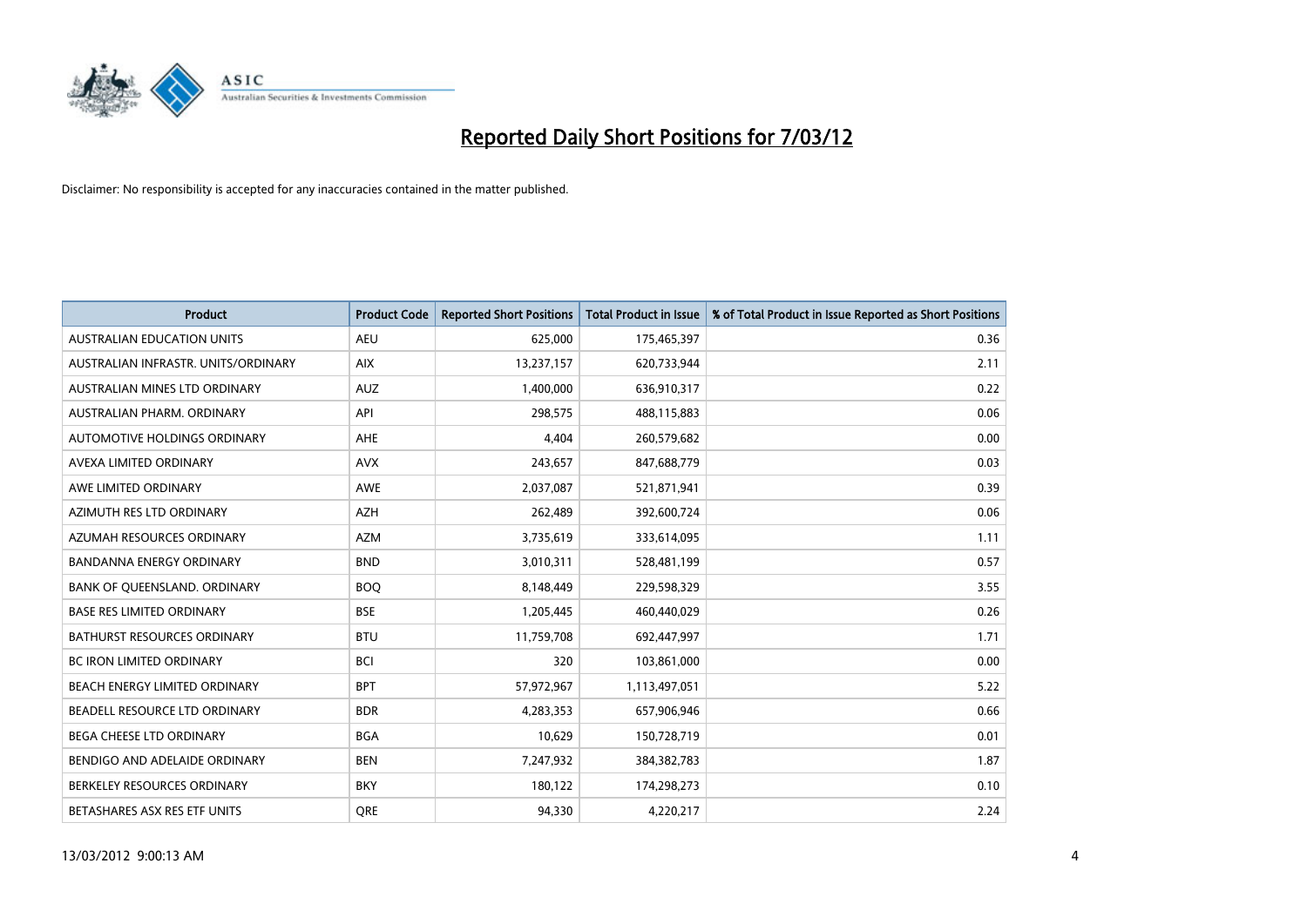

| <b>Product</b>                       | <b>Product Code</b> | <b>Reported Short Positions</b> | <b>Total Product in Issue</b> | % of Total Product in Issue Reported as Short Positions |
|--------------------------------------|---------------------|---------------------------------|-------------------------------|---------------------------------------------------------|
| <b>BHP BILLITON LIMITED ORDINARY</b> | <b>BHP</b>          | 19,784,384                      | 3,211,691,105                 | 0.55                                                    |
| <b>BILLABONG ORDINARY</b>            | <b>BBG</b>          | 23,443,697                      | 255,102,103                   | 9.17                                                    |
| <b>BIONOMICS LIMITED ORDINARY</b>    | <b>BNO</b>          | 1,118                           | 344,955,493                   | 0.00                                                    |
| <b>BIOTA HOLDINGS ORDINARY</b>       | <b>BTA</b>          | 1,755,917                       | 181,703,711                   | 0.96                                                    |
| <b>BISALLOY STEEL ORDINARY</b>       | <b>BIS</b>          | 84,480                          | 43,291,509                    | 0.20                                                    |
| BKI INVESTMENT LTD ORDINARY          | BKI                 | 508                             | 425,549,573                   | 0.00                                                    |
| <b>BLACKMORES LIMITED ORDINARY</b>   | <b>BKL</b>          | 703                             | 16,779,761                    | 0.00                                                    |
| <b>BLACKTHORN RESOURCES ORDINARY</b> | <b>BTR</b>          | 135,398                         | 122,918,000                   | 0.11                                                    |
| <b>BLUESCOPE STEEL LTD ORDINARY</b>  | <b>BSL</b>          | 35,487,337                      | 3,349,185,247                 | 1.04                                                    |
| <b>BOART LONGYEAR ORDINARY</b>       | <b>BLY</b>          | 4,521,341                       | 461,163,412                   | 0.98                                                    |
| <b>BOOM LOGISTICS ORDINARY</b>       | <b>BOL</b>          | 338,639                         | 468,663,585                   | 0.07                                                    |
| BORAL LIMITED, ORDINARY              | <b>BLD</b>          | 25,802,315                      | 744,778,604                   | 3.45                                                    |
| BOTSWANA METALS LTD ORDINARY         | <b>BML</b>          | 7,000                           | 143,717,013                   | 0.00                                                    |
| <b>BRADKEN LIMITED ORDINARY</b>      | <b>BKN</b>          | 5,270,523                       | 166,624,800                   | 3.14                                                    |
| <b>BRAMBLES LIMITED ORDINARY</b>     | <b>BXB</b>          | 10,732,271                      | 1,480,411,334                 | 0.68                                                    |
| BREVILLE GROUP LTD ORDINARY          | <b>BRG</b>          | 51,247                          | 130,095,322                   | 0.04                                                    |
| <b>BRICKWORKS LIMITED ORDINARY</b>   | <b>BKW</b>          | 6,396                           | 147,567,333                   | 0.00                                                    |
| <b>BROCKMAN RESOURCES ORDINARY</b>   | <b>BRM</b>          | 107,205                         | 144,933,151                   | 0.07                                                    |
| BT INVESTMENT MNGMNT ORDINARY        | <b>BTT</b>          | 10,909                          | 267,906,977                   | 0.00                                                    |
| <b>BURU ENERGY ORDINARY</b>          | <b>BRU</b>          | 6,474,653                       | 234,204,477                   | 2.76                                                    |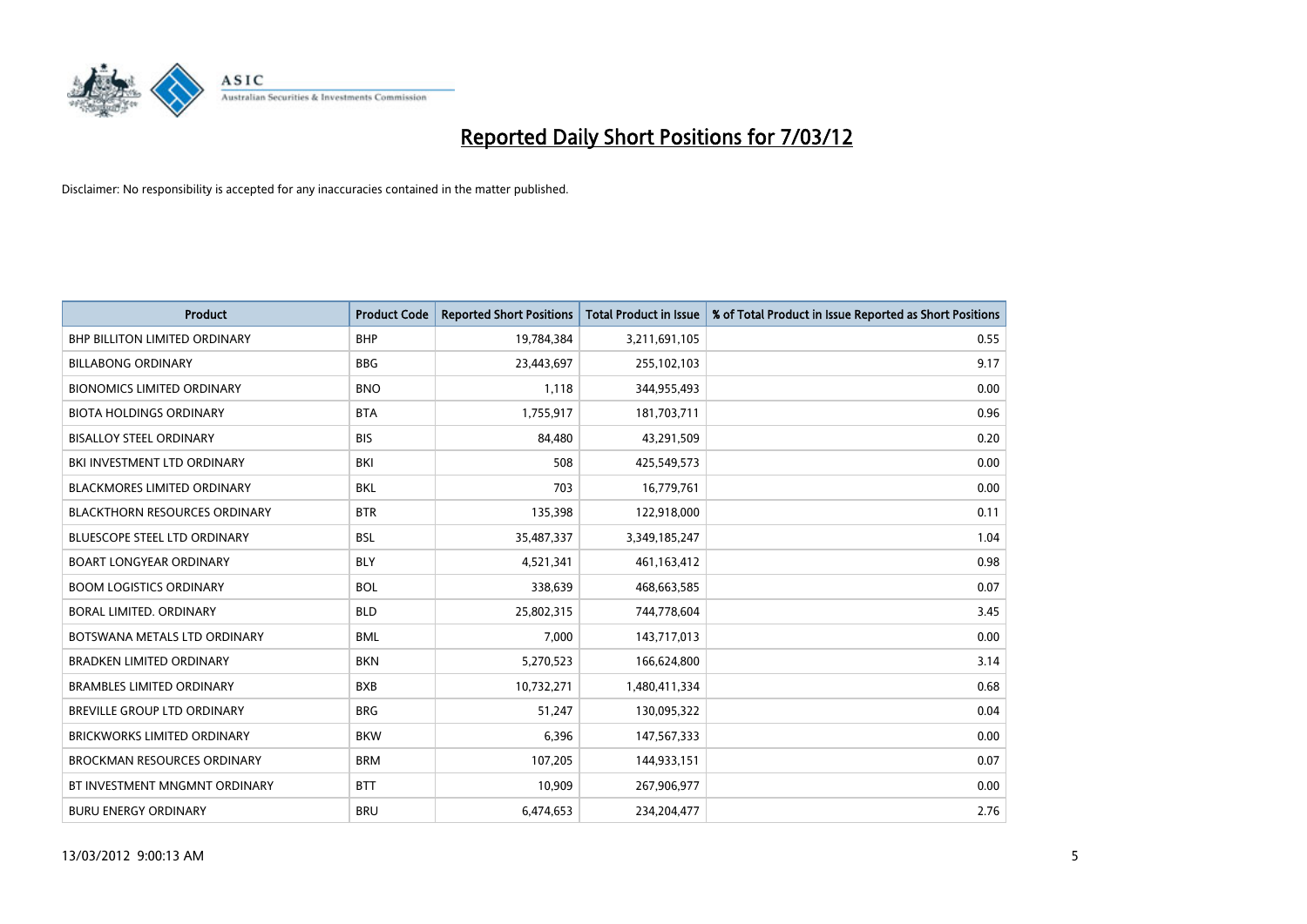

| <b>Product</b>                                | <b>Product Code</b> | <b>Reported Short Positions</b> | <b>Total Product in Issue</b> | % of Total Product in Issue Reported as Short Positions |
|-----------------------------------------------|---------------------|---------------------------------|-------------------------------|---------------------------------------------------------|
| <b>BWP TRUST ORDINARY UNITS</b>               | <b>BWP</b>          | 600,176                         | 525,255,093                   | 0.10                                                    |
| CABCHARGE AUSTRALIA ORDINARY                  | CAB                 | 620,168                         | 120,437,014                   | 0.51                                                    |
| CALTEX AUSTRALIA ORDINARY                     | <b>CTX</b>          | 6,217,988                       | 270,000,000                   | 2.28                                                    |
| CAMPBELL BROTHERS ORDINARY                    | <b>CPB</b>          | 1,672,609                       | 67,503,411                    | 2.48                                                    |
| CAPE LAMBERT RES LTD ORDINARY                 | <b>CFE</b>          | 430,184                         | 689,108,792                   | 0.05                                                    |
| <b>CARBON ENERGY ORDINARY</b>                 | <b>CNX</b>          | 2,276,541                       | 768,960,293                   | 0.29                                                    |
| <b>CARDNO LIMITED ORDINARY</b>                | <b>CDD</b>          | 906,001                         | 123,929,154                   | 0.73                                                    |
| CARINDALE PROPERTY UNIT                       | <b>CDP</b>          | 250                             | 70,000,000                    | 0.00                                                    |
| CARNARVON PETROLEUM ORDINARY                  | <b>CVN</b>          | 2,578,399                       | 694,644,634                   | 0.36                                                    |
| <b>CARNEGIE WAVE ENERGY ORDINARY</b>          | <b>CWE</b>          | 83,000                          | 1,021,487,627                 | 0.01                                                    |
| CARPATHIAN RESOURCES ORDINARY                 | <b>CPN</b>          | 75,000                          | 304,535,101                   | 0.02                                                    |
| CARPENTARIA EXP. LTD ORDINARY                 | CAP                 | 9,777                           | 99,191,301                    | 0.01                                                    |
| CARSALES.COM LTD ORDINARY                     | <b>CRZ</b>          | 14,473,475                      | 233,674,223                   | 6.18                                                    |
| <b>CASH CONVERTERS ORDINARY</b>               | CCV                 | 100,629                         | 379,761,025                   | 0.02                                                    |
| <b>CASPIAN OIL &amp; GAS ORDINARY</b>         | <b>CIG</b>          | 50,000                          | 1,331,500,513                 | 0.00                                                    |
| <b>CELLNET GROUP ORDINARY</b>                 | <b>CLT</b>          | 1,342                           | 59,570,111                    | 0.00                                                    |
| CENTRAL PETROLEUM ORDINARY                    | <b>CTP</b>          | 11,455                          | 1,253,376,265                 | 0.00                                                    |
| CENTRO RETAIL AUST ORD/UNIT STAPLED SEC       | <b>CRF</b>          | 126,441                         | 1,340,723,189                 | 0.01                                                    |
| <b>CENTRO RETAIL GROUP STAPLED SECURITIES</b> | <b>CER</b>          | 452,940                         | 2,286,399,424                 | 0.02                                                    |
| CERAMIC FUEL CELLS ORDINARY                   | <b>CFU</b>          | 445,152                         | 1,366,298,863                 | 0.04                                                    |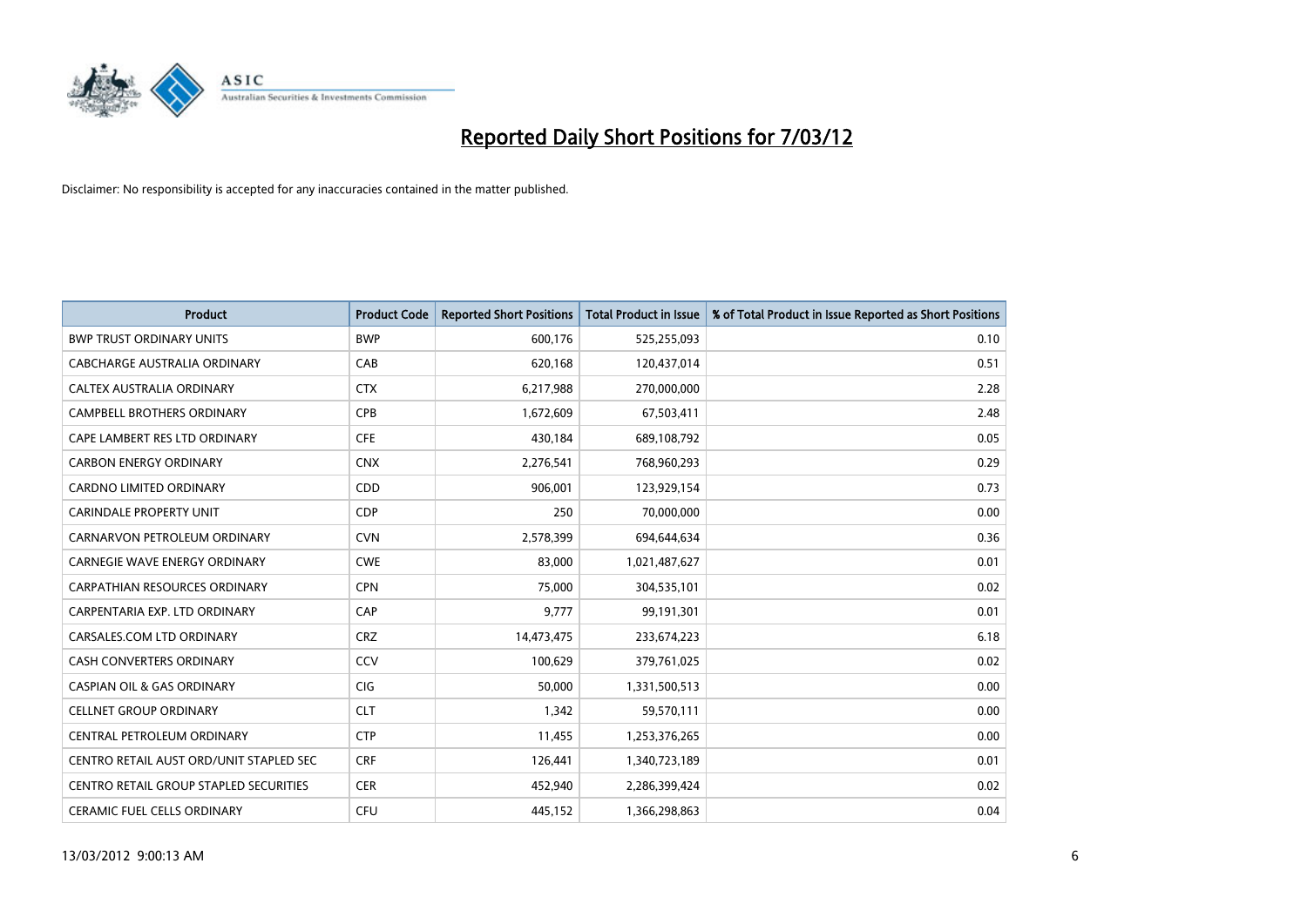

| <b>Product</b>                           | <b>Product Code</b> | <b>Reported Short Positions</b> | <b>Total Product in Issue</b> | % of Total Product in Issue Reported as Short Positions |
|------------------------------------------|---------------------|---------------------------------|-------------------------------|---------------------------------------------------------|
| <b>CERRO RESOURCES NL ORDINARY</b>       | CJO                 | 16                              | 748,768,606                   | 0.00                                                    |
| CFS RETAIL PROPERTY UNITS                | <b>CFX</b>          | 74,551,561                      | 2,839,591,911                 | 2.62                                                    |
| <b>CGA MINING LIMITED ORDINARY</b>       | <b>CGX</b>          | 36,079                          | 334,725,726                   | 0.01                                                    |
| CHALLENGER DIV.PRO. STAPLED UNITS        | <b>CDI</b>          | 94,028                          | 883,903,667                   | 0.00                                                    |
| <b>CHALLENGER INFRAST, STAPLED UNITS</b> | <b>CIF</b>          | 565,225                         | 316,223,785                   | 0.17                                                    |
| <b>CHALLENGER LIMITED ORDINARY</b>       | <b>CGF</b>          | 4,650,648                       | 552,169,544                   | 0.86                                                    |
| CHANDLER MACLEOD LTD ORDINARY            | <b>CMG</b>          | 11,970                          | 466,466,720                   | 0.00                                                    |
| CHARTER HALL GROUP STAPLED US PROHIBIT.  | <b>CHC</b>          | 240,893                         | 308,092,325                   | 0.07                                                    |
| <b>CHARTER HALL OFFICE UNIT</b>          | CQ <sub>O</sub>     | 7,352,091                       | 493,319,730                   | 1.49                                                    |
| <b>CHARTER HALL RETAIL UNITS</b>         | <b>COR</b>          | 941,521                         | 299,628,571                   | 0.32                                                    |
| <b>CHORUS LIMITED ORDINARY</b>           | <b>CNU</b>          | 1,518,960                       | 385,082,123                   | 0.40                                                    |
| CITIGOLD CORP LTD ORDINARY               | <b>CTO</b>          | 1,682,665                       | 1,105,078,301                 | 0.15                                                    |
| CLINUVEL PHARMACEUT. ORDINARY            | CUV                 | 4,127                           | 30,856,956                    | 0.01                                                    |
| <b>CLOUGH LIMITED ORDINARY</b>           | <b>CLO</b>          | 2,134,711                       | 769,716,269                   | 0.26                                                    |
| <b>CNPR GRP UNITS/ORD STAPLED</b>        | <b>CNP</b>          | 2,537                           | 972,414,514                   | 0.00                                                    |
| COAL OF AFRICA LTD ORDINARY              | <b>CZA</b>          | 114,235                         | 662,484,573                   | 0.02                                                    |
| COALSPUR MINES LTD ORDINARY              | <b>CPL</b>          | 3,275,369                       | 620,659,899                   | 0.52                                                    |
| COBAR CONSOLIDATED ORDINARY              | CCU                 | 206,901                         | 208,868,037                   | 0.09                                                    |
| COCA-COLA AMATIL ORDINARY                | <b>CCL</b>          | 10,740,588                      | 759,567,552                   | 1.39                                                    |
| COCHLEAR LIMITED ORDINARY                | <b>COH</b>          | 5,772,853                       | 56,929,432                    | 10.13                                                   |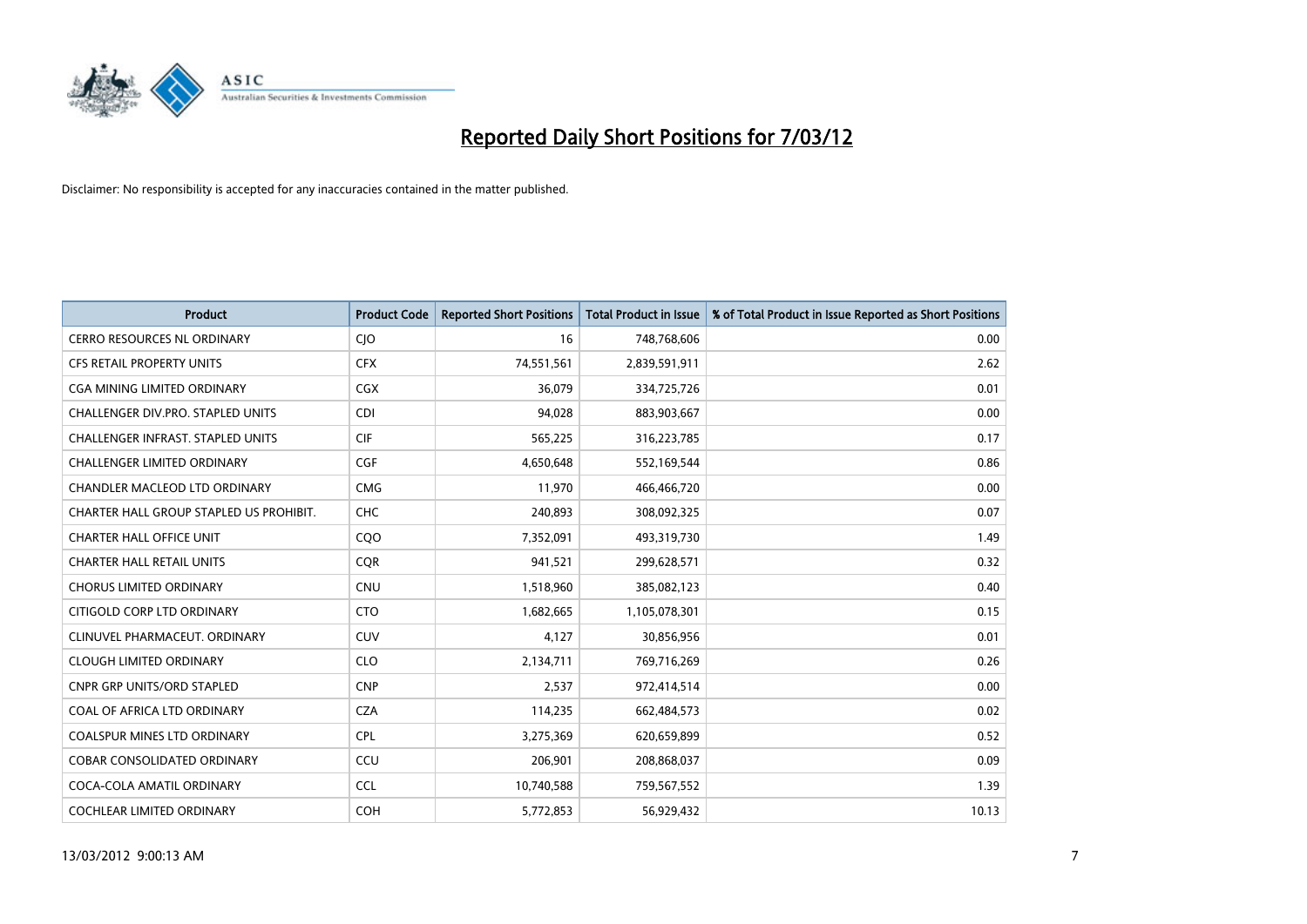

| <b>Product</b>                          | <b>Product Code</b> | <b>Reported Short Positions</b> | <b>Total Product in Issue</b> | % of Total Product in Issue Reported as Short Positions |
|-----------------------------------------|---------------------|---------------------------------|-------------------------------|---------------------------------------------------------|
| <b>COCKATOO COAL ORDINARY</b>           | COK                 | 9,061,970                       | 1,016,196,908                 | 0.88                                                    |
| COFFEY INTERNATIONAL ORDINARY           | <b>COF</b>          | 8,963                           | 239,260,027                   | 0.00                                                    |
| <b>COKAL LTD ORDINARY</b>               | <b>CKA</b>          | 261,247                         | 410,786,892                   | 0.06                                                    |
| <b>COLLINS FOODS LTD ORDINARY</b>       | <b>CKF</b>          | 23,670                          | 93,000,003                    | 0.03                                                    |
| COMMONWEALTH BANK, ORDINARY             | <b>CBA</b>          | 33,161,609                      | 1,581,280,593                 | 2.05                                                    |
| <b>COMMONWEALTH PROP ORDINARY UNITS</b> | <b>CPA</b>          | 28,320,947                      | 2,389,601,065                 | 1.16                                                    |
| <b>COMPASS RESOURCES ORDINARY</b>       | <b>CMR</b>          | 63,000                          | 1,403,744,100                 | 0.00                                                    |
| <b>COMPUTERSHARE LTD ORDINARY</b>       | <b>CPU</b>          | 9,298,678                       | 555,664,059                   | 1.66                                                    |
| CONSOLIDATED MEDIA. ORDINARY            | <b>CMI</b>          | 1,091,157                       | 561,834,996                   | 0.19                                                    |
| CONTANGO MICROCAP ORDINARY              | <b>CTN</b>          | 7,500                           | 147,467,406                   | 0.01                                                    |
| CONTINENTAL COAL LTD ORDINARY           | <b>CCC</b>          | 444,216                         | 399,224,054                   | 0.10                                                    |
| <b>COOPER ENERGY LTD ORDINARY</b>       | <b>COE</b>          | 89,539                          | 292,791,528                   | 0.03                                                    |
| <b>COPPER STRIKE LTD ORDINARY</b>       | <b>CSE</b>          | 714                             | 106,844,810                   | 0.00                                                    |
| <b>CORDLIFE LIMITED ORDINARY</b>        | CBB                 | 1                               | 150,887,354                   | 0.00                                                    |
| <b>CREDIT CORP GROUP ORDINARY</b>       | <b>CCP</b>          | 4,985                           | 45,571,114                    | 0.01                                                    |
| <b>CROMWELL PROP STAPLED SECURITIES</b> | <b>CMW</b>          | 1,022,170                       | 1,113,187,895                 | 0.09                                                    |
| <b>CROWN LIMITED ORDINARY</b>           | <b>CWN</b>          | 8,157,521                       | 728,394,185                   | 1.12                                                    |
| <b>CSG LIMITED ORDINARY</b>             | CSV                 | 745,081                         | 282,567,499                   | 0.26                                                    |
| <b>CSL LIMITED ORDINARY</b>             | <b>CSL</b>          | 7,102,803                       | 519,390,450                   | 1.34                                                    |
| <b>CSR LIMITED ORDINARY</b>             | <b>CSR</b>          | 24,805,612                      | 506,000,315                   | 4.90                                                    |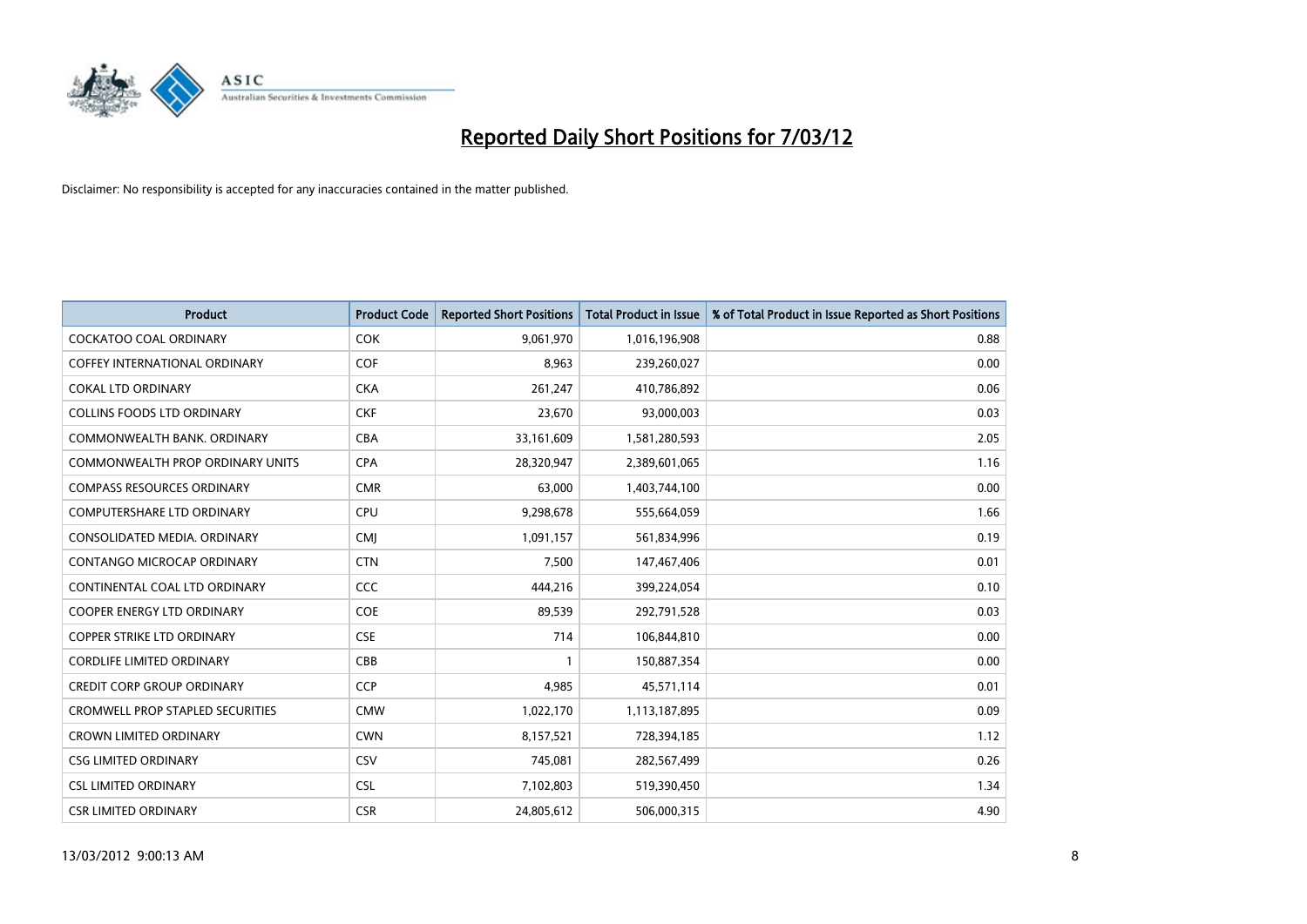

| <b>Product</b>                       | <b>Product Code</b> | <b>Reported Short Positions</b> | <b>Total Product in Issue</b> | % of Total Product in Issue Reported as Short Positions |
|--------------------------------------|---------------------|---------------------------------|-------------------------------|---------------------------------------------------------|
| <b>CUDECO LIMITED ORDINARY</b>       | CDU                 | 3,195,543                       | 190,981,398                   | 1.67                                                    |
| CUE ENERGY RESOURCE ORDINARY         | <b>CUE</b>          | 2,181,628                       | 695,153,053                   | 0.31                                                    |
| <b>CUSTOMERS LIMITED ORDINARY</b>    | <b>CUS</b>          | 52,878                          | 134,869,357                   | 0.04                                                    |
| DART ENERGY LTD ORDINARY             | <b>DTE</b>          | 8,338,009                       | 736,141,536                   | 1.14                                                    |
| DATA#3 LIMITED ORDINARY              | <b>DTL</b>          | 60,058                          | 153,974,950                   | 0.04                                                    |
| DAVID JONES LIMITED ORDINARY         | <b>DJS</b>          | 58,853,412                      | 524,940,325                   | 11.19                                                   |
| <b>DECMIL GROUP LIMITED ORDINARY</b> | <b>DCG</b>          | 161,989                         | 165,692,757                   | 0.08                                                    |
| DEEP YELLOW LIMITED ORDINARY         | <b>DYL</b>          | 16,629                          | 1,128,736,403                 | 0.00                                                    |
| DEVINE LIMITED ORDINARY              | <b>DVN</b>          | 1,011                           | 158,730,556                   | 0.00                                                    |
| DEXUS PROPERTY GROUP STAPLED UNITS   | <b>DXS</b>          | 15,914,915                      | 4,839,024,176                 | 0.30                                                    |
| DISCOVERY METALS LTD ORDINARY        | <b>DML</b>          | 7,339,152                       | 442,128,231                   | 1.67                                                    |
| DOMINO PIZZA ENTERPR ORDINARY        | <b>DMP</b>          | 751,333                         | 69,899,674                    | 1.07                                                    |
| DOWNER EDI LIMITED ORDINARY          | <b>DOW</b>          | 6,260,328                       | 429,100,296                   | 1.46                                                    |
| DRILLSEARCH ENERGY ORDINARY          | <b>DLS</b>          | 860,795                         | 336,799,196                   | 0.25                                                    |
| DUET GROUP STAPLED US PROHIBIT.      | <b>DUE</b>          | 14,339,491                      | 1,109,831,386                 | 1.29                                                    |
| DULUXGROUP LIMITED ORDINARY          | <b>DLX</b>          | 8,457,635                       | 367,456,259                   | 2.29                                                    |
| ECHO ENTERTAINMENT ORDINARY          | EGP                 | 48,683,974                      | 688,019,737                   | 7.06                                                    |
| ELDERS LIMITED ORDINARY              | <b>ELD</b>          | 13,069,423                      | 448,598,480                   | 2.91                                                    |
| ELDORADO GOLD CORP CDI 1:1           | EAU                 | 25,375                          | 9,209,510                     | 0.27                                                    |
| ELEMENTAL MINERALS ORDINARY          | <b>ELM</b>          | 232,232                         | 243,614,280                   | 0.08                                                    |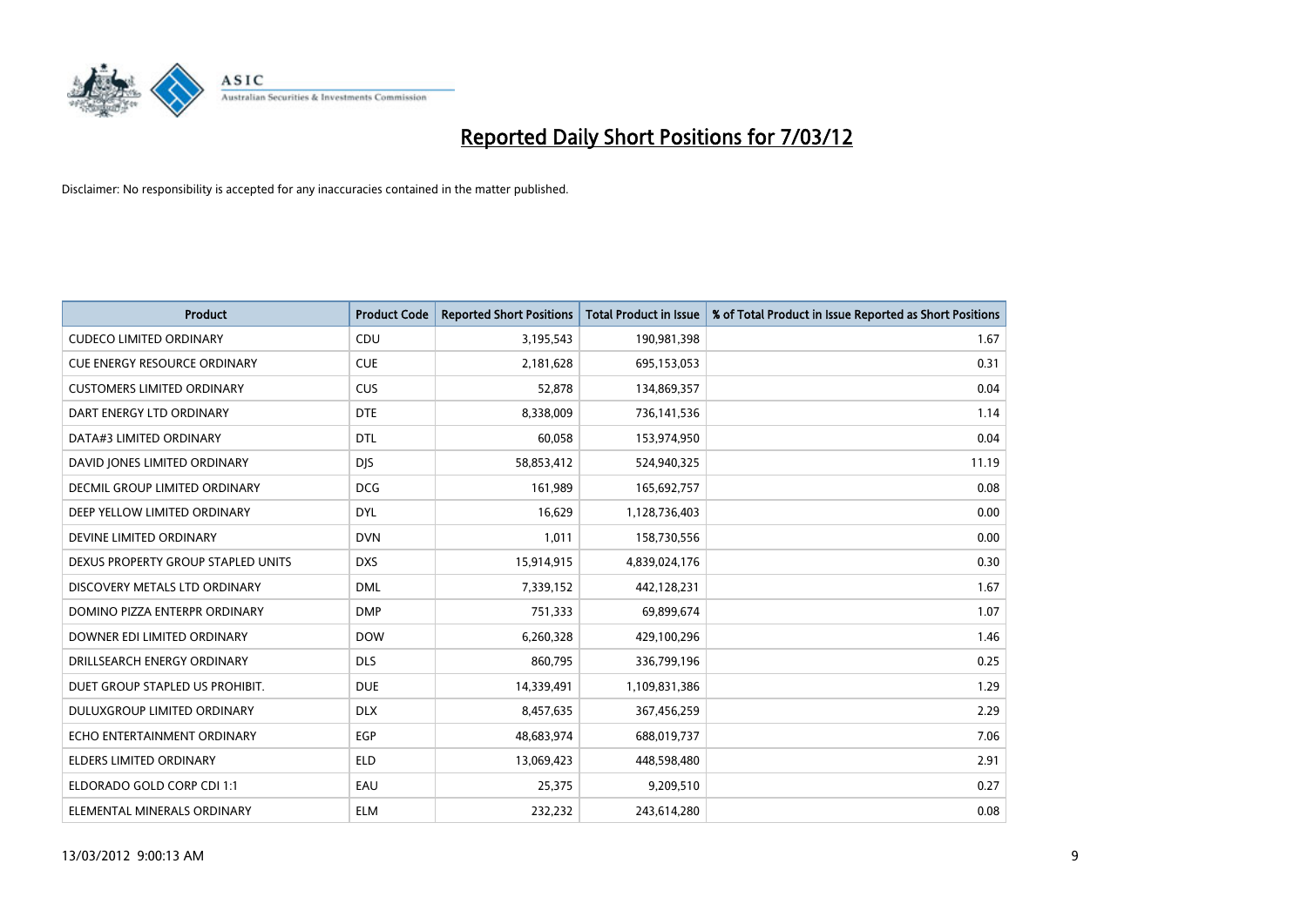

| <b>Product</b>                        | <b>Product Code</b> | <b>Reported Short Positions</b> | <b>Total Product in Issue</b> | % of Total Product in Issue Reported as Short Positions |
|---------------------------------------|---------------------|---------------------------------|-------------------------------|---------------------------------------------------------|
| ELEMENTOS LIMITED ORDINARY            | <b>ELT</b>          | 16                              | 82,383,526                    | 0.00                                                    |
| ELIXIR PETROLEUM LTD ORDINARY         | <b>EXR</b>          | 324,400                         | 217,288,472                   | 0.15                                                    |
| <b>EMECO HOLDINGS ORDINARY</b>        | <b>EHL</b>          | 1,774,819                       | 631,237,586                   | 0.28                                                    |
| <b>EMMERSON RESOURCES ORDINARY</b>    | <b>ERM</b>          | 25,000                          | 260,585,213                   | 0.01                                                    |
| <b>ENDEAVOUR MIN CORP CDI 1:1</b>     | <b>EVR</b>          | 335,186                         | 119,067,827                   | 0.27                                                    |
| ENERGY RESOURCES ORDINARY 'A'         | <b>ERA</b>          | 5,330,944                       | 517,725,062                   | 1.03                                                    |
| <b>ENERGY WORLD CORPOR. ORDINARY</b>  | <b>EWC</b>          | 25,471,098                      | 1,734,166,672                 | 1.46                                                    |
| ENTEK ENERGY LTD ORDINARY             | <b>ETE</b>          | 489,903                         | 510,657,387                   | 0.10                                                    |
| <b>ENTELLECT LIMITED ORDINARY</b>     | <b>ESN</b>          | 464,050                         | 985,337,932                   | 0.05                                                    |
| <b>ENVESTRA LIMITED ORDINARY</b>      | <b>ENV</b>          | 1,202,687                       | 1,547,890,032                 | 0.07                                                    |
| EQUATORIAL RES LTD ORDINARY           | EQX                 | 23,923                          | 114,748,553                   | 0.02                                                    |
| EVOLUTION MINING LTD ORDINARY         | <b>EVN</b>          | 918,915                         | 707,105,713                   | 0.13                                                    |
| EXCO RESOURCES LTD ORDINARY           | <b>EXS</b>          | 5,560                           | 356,044,187                   | 0.00                                                    |
| EXOMA ENERGY LIMITED ORDINARY         | <b>EXE</b>          | 281,678                         | 417,357,759                   | 0.07                                                    |
| <b>EXTRACT RESOURCES ORDINARY</b>     | <b>EXT</b>          | 2,431,740                       | 251,159,163                   | 0.96                                                    |
| FAIRFAX MEDIA LTD ORDINARY            | <b>FXI</b>          | 275,551,796                     | 2,351,955,725                 | 11.73                                                   |
| FAR LTD ORDINARY                      | <b>FAR</b>          | 21,000,000                      | 2,150,080,157                 | 0.98                                                    |
| FISHER & PAYKEL APP. ORDINARY         | <b>FPA</b>          | 18,298                          | 724,235,162                   | 0.00                                                    |
| FKP PROPERTY GROUP STAPLED SECURITIES | <b>FKP</b>          | 26,682,417                      | 1,197,968,723                 | 2.22                                                    |
| FLEETWOOD CORP ORDINARY               | <b>FWD</b>          | 289,094                         | 58,918,235                    | 0.48                                                    |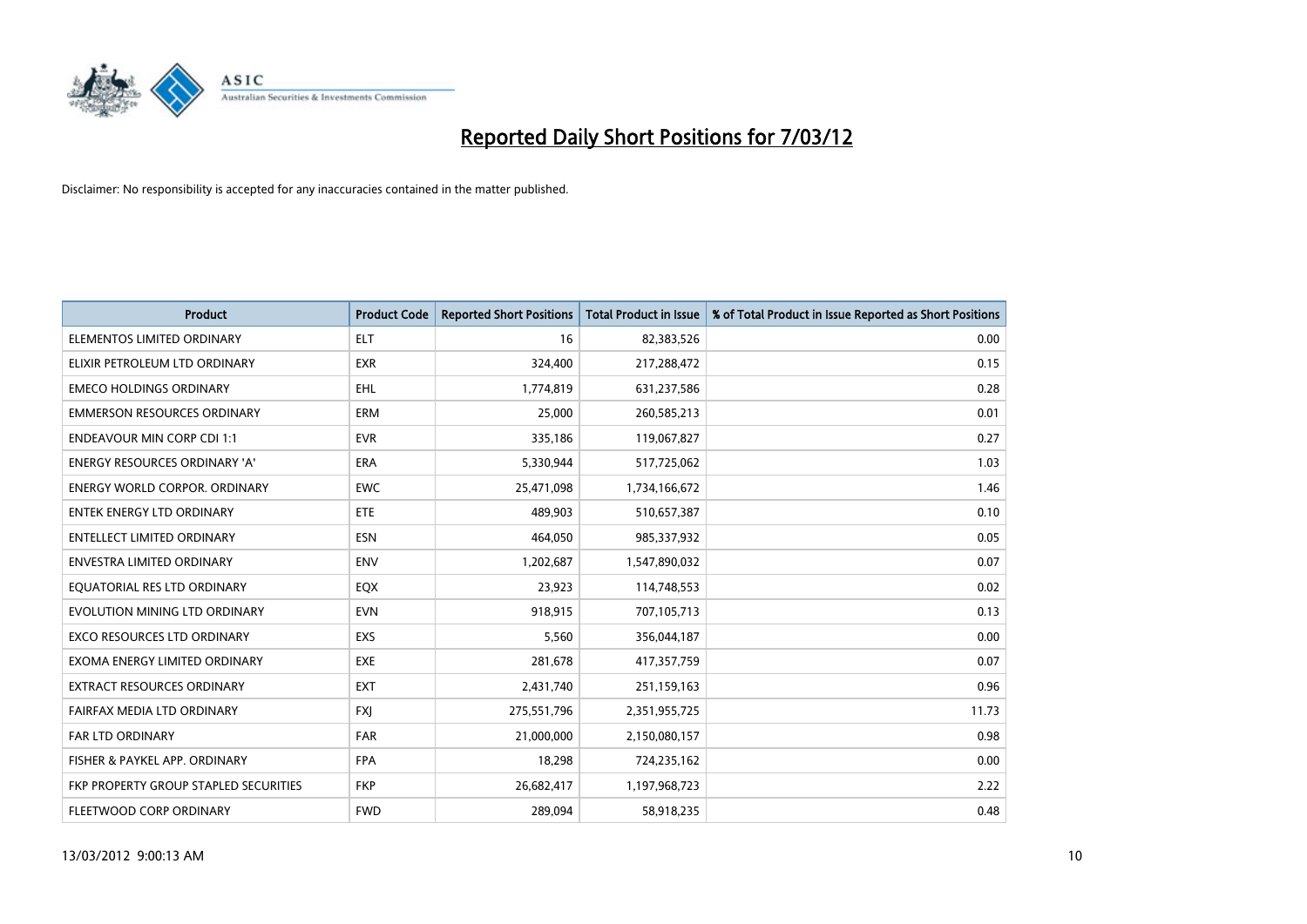

| <b>Product</b>                       | <b>Product Code</b> | <b>Reported Short Positions</b> | <b>Total Product in Issue</b> | % of Total Product in Issue Reported as Short Positions |
|--------------------------------------|---------------------|---------------------------------|-------------------------------|---------------------------------------------------------|
| FLETCHER BUILDING ORDINARY           | <b>FBU</b>          | 12,115,033                      | 680,739,504                   | 1.76                                                    |
| FLEXIGROUP LIMITED ORDINARY          | FXL                 | 56,234                          | 279,268,329                   | 0.02                                                    |
| <b>FLIGHT CENTRE ORDINARY</b>        | <b>FLT</b>          | 9,653,273                       | 100,017,679                   | 9.64                                                    |
| FLINDERS MINES LTD ORDINARY          | <b>FMS</b>          | 34,130,186                      | 1,821,300,404                 | 1.87                                                    |
| <b>FOCUS MINERALS LTD ORDINARY</b>   | <b>FML</b>          | 564,438                         | 4,320,773,701                 | 0.00                                                    |
| <b>FORGE GROUP LIMITED ORDINARY</b>  | FGE                 | 123,838                         | 83,469,014                    | 0.15                                                    |
| <b>FORTE ENERGY NL ORDINARY</b>      | FTE                 | 2,658,986                       | 695,589,311                   | 0.38                                                    |
| FORTESCUE METALS GRP ORDINARY        | <b>FMG</b>          | 77,227,753                      | 3,113,798,659                 | 2.46                                                    |
| <b>FUNTASTIC LIMITED ORDINARY</b>    | <b>FUN</b>          | 322,528                         | 347,956,819                   | 0.09                                                    |
| <b>G.U.D. HOLDINGS ORDINARY</b>      | GUD                 | 602,325                         | 70,107,387                    | 0.86                                                    |
| <b>GALAXY RESOURCES ORDINARY</b>     | GXY                 | 2,861,590                       | 323,327,000                   | 0.88                                                    |
| <b>GEODYNAMICS LIMITED ORDINARY</b>  | GDY                 | 35,073                          | 406,452,608                   | 0.01                                                    |
| <b>GINDALBIE METALS LTD ORDINARY</b> | GBG                 | 31,134,639                      | 1,247,487,454                 | 2.49                                                    |
| <b>GLOBAL MINING ORDINARY</b>        | GMI                 | 8,951                           | 181,898,994                   | 0.00                                                    |
| <b>GLOUCESTER COAL ORDINARY</b>      | GCL                 | 604,129                         | 202,905,967                   | 0.30                                                    |
| <b>GME RESOURCES LTD ORDINARY</b>    | <b>GME</b>          | 800                             | 322,635,902                   | 0.00                                                    |
| <b>GOLD ROAD RES LTD ORDINARY</b>    | GOR                 | 162,192                         | 389,950,665                   | 0.04                                                    |
| <b>GOLDEN RIM RESOURCES ORDINARY</b> | <b>GMR</b>          | 76,932                          | 413,306,231                   | 0.02                                                    |
| <b>GOLDEN WEST RESOURCE ORDINARY</b> | <b>GWR</b>          | 1,617                           | 192,142,447                   | 0.00                                                    |
| <b>GOODMAN FIELDER. ORDINARY</b>     | GFF                 | 65,814,154                      | 1,955,559,207                 | 3.37                                                    |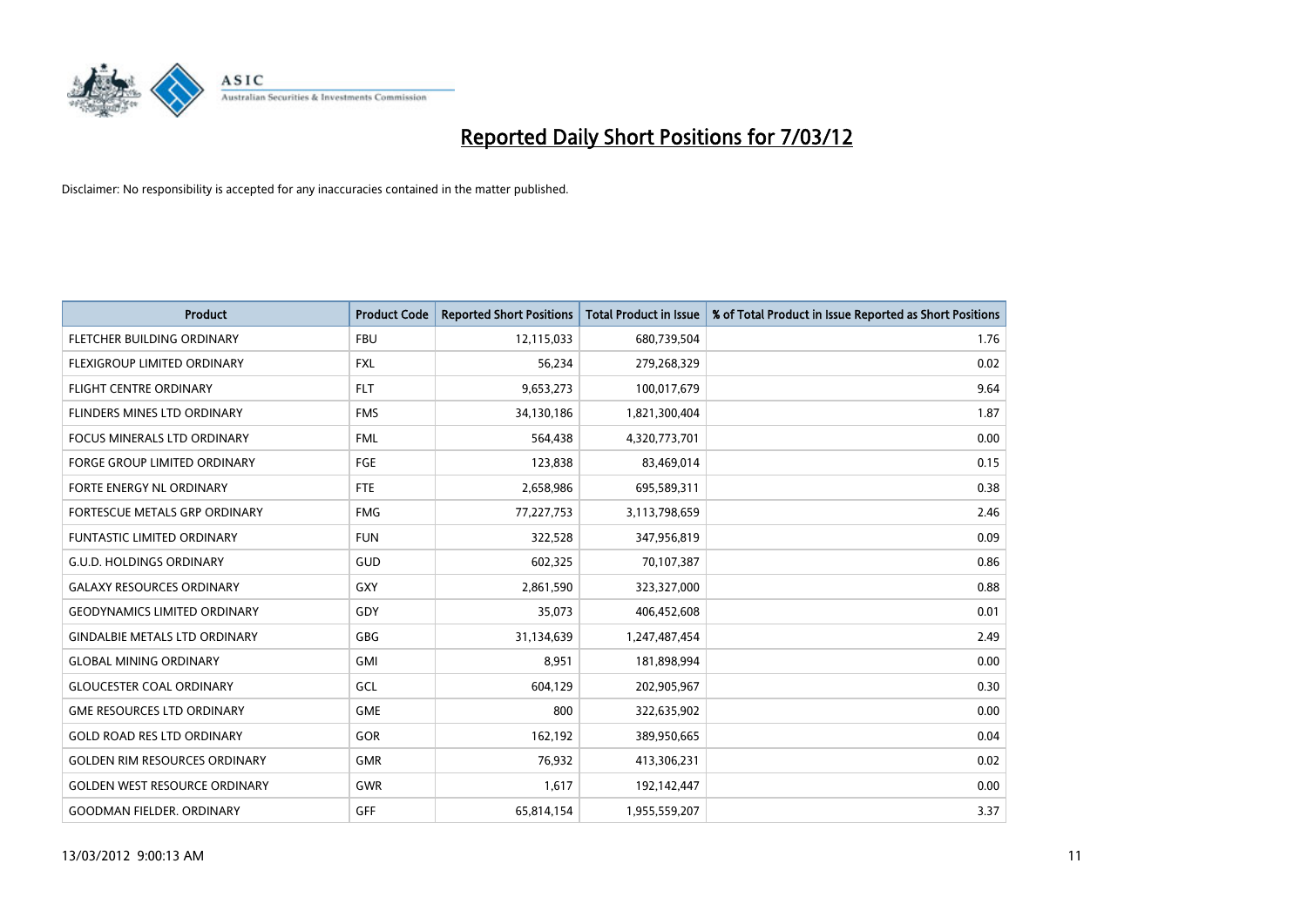

| <b>Product</b>                                   | <b>Product Code</b> | <b>Reported Short Positions</b> | <b>Total Product in Issue</b> | % of Total Product in Issue Reported as Short Positions |
|--------------------------------------------------|---------------------|---------------------------------|-------------------------------|---------------------------------------------------------|
| <b>GOODMAN GROUP STAPLED US PROHIBIT.</b>        | <b>GMG</b>          | 62,582,307                      | 7,699,816,741                 | 0.80                                                    |
| <b>GPT GROUP STAPLED SEC.</b>                    | GPT                 | 19,073,049                      | 1,809,449,764                 | 1.04                                                    |
| <b>GRAINCORP LIMITED A CLASS ORDINARY</b>        | <b>GNC</b>          | 770,143                         | 198,318,900                   | 0.39                                                    |
| <b>GRANGE RESOURCES. ORDINARY</b>                | <b>GRR</b>          | 124,967                         | 1,154,359,727                 | 0.00                                                    |
| <b>GREENCAP LIMITED ORDINARY</b>                 | GCG                 | 1                               | 263,879,446                   | 0.00                                                    |
| <b>GREENLAND MIN EN LTD ORDINARY</b>             | GGG                 | 3,353,054                       | 416,390,488                   | 0.80                                                    |
| <b>GROWTHPOINT PROPERTY ORD/UNIT STAPLED SEC</b> | GOZ                 | 101,323                         | 291,904,374                   | 0.03                                                    |
| <b>GRYPHON MINERALS LTD ORDINARY</b>             | GRY                 | 2,600,831                       | 348,164,983                   | 0.75                                                    |
| <b>GUILDFORD COAL LTD ORDINARY</b>               | <b>GUF</b>          | 2,619,622                       | 239,649,486                   | 1.09                                                    |
| <b>GUINNESS PEAT GROUP. CDI 1:1</b>              | <b>GPG</b>          | 54                              | 276,950,593                   | 0.00                                                    |
| <b>GUNNS LIMITED FORESTS</b>                     | <b>GNSPA</b>        | 31                              | 1,200,000                     | 0.00                                                    |
| <b>GUNNS LIMITED ORDINARY</b>                    | <b>GNS</b>          | 54,117,098                      | 848,401,559                   | 6.37                                                    |
| <b>GWA GROUP LTD ORDINARY</b>                    | <b>GWA</b>          | 11,305,830                      | 301,525,014                   | 3.74                                                    |
| HARVEY NORMAN ORDINARY                           | <b>HVN</b>          | 70,054,880                      | 1,062,316,784                 | 6.60                                                    |
| HASTIE GROUP LIMITED ORDINARY                    | <b>HST</b>          | 403,136                         | 137,353,504                   | 0.28                                                    |
| HASTINGS DIVERSIFIED STAPLED SECURITY            | <b>HDF</b>          | 1,029,888                       | 530,001,072                   | 0.19                                                    |
| HAVILAH RESOURCES NL ORDINARY                    | <b>HAV</b>          | 75,177                          | 101,311,223                   | 0.07                                                    |
| HEARTWARE INT INC CDI 35:1                       | <b>HIN</b>          | 282,951                         | 43,772,855                    | 0.64                                                    |
| <b>HENDERSON GROUP CDI 1:1</b>                   | <b>HGG</b>          | 18,749,888                      | 653,764,818                   | 2.86                                                    |
| HFA HOLDINGS LIMITED ORDINARY                    | <b>HFA</b>          | 8,273                           | 117,332,831                   | 0.00                                                    |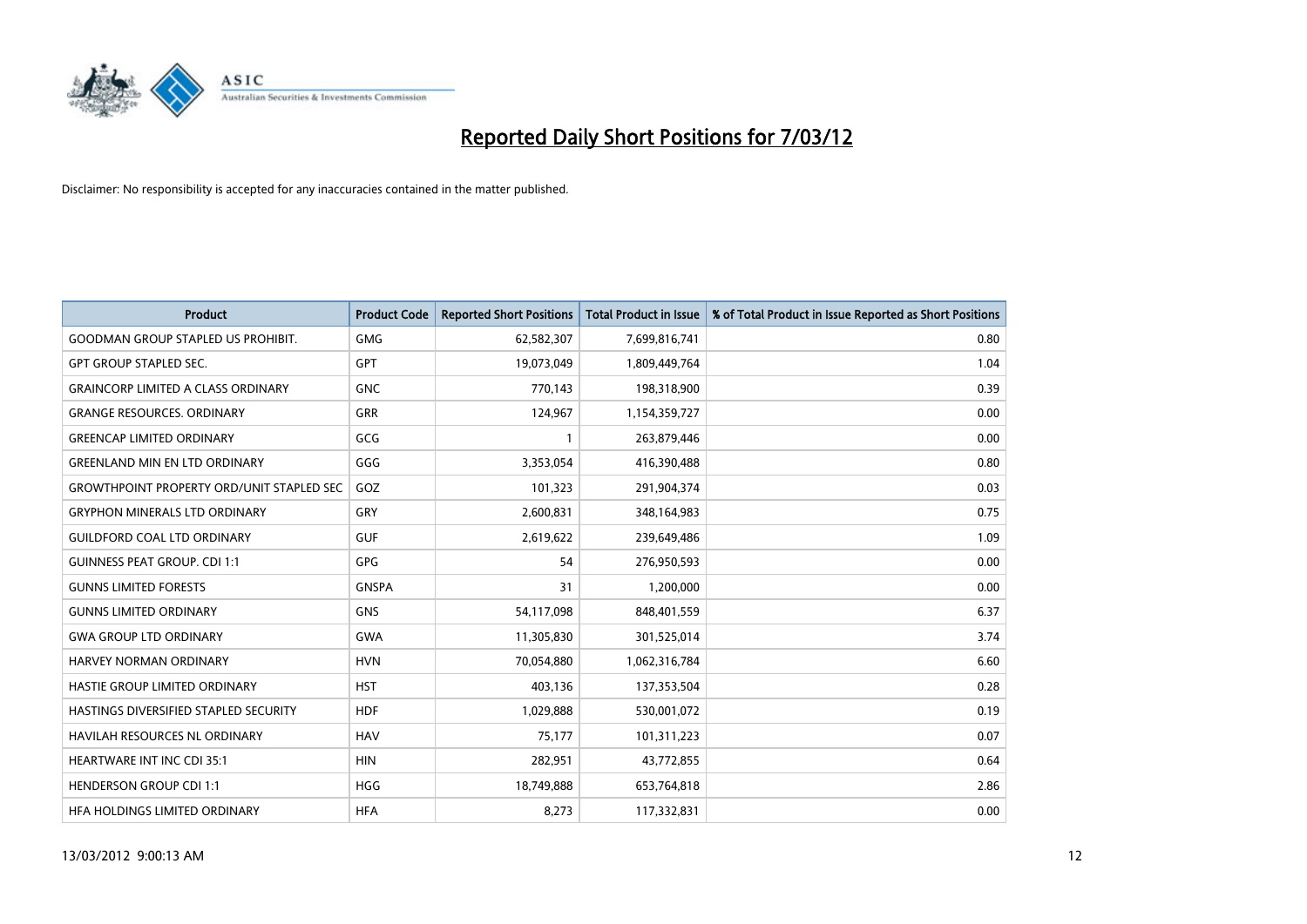

| <b>Product</b>                                | <b>Product Code</b> | <b>Reported Short Positions</b> | <b>Total Product in Issue</b> | % of Total Product in Issue Reported as Short Positions |
|-----------------------------------------------|---------------------|---------------------------------|-------------------------------|---------------------------------------------------------|
| <b>HIGHLANDS PACIFIC ORDINARY</b>             | <b>HIG</b>          | 2,623,147                       | 686,202,481                   | 0.38                                                    |
| HILLGROVE RES LTD ORDINARY                    | <b>HGO</b>          | 9,388,423                       | 793,698,575                   | 1.18                                                    |
| HILLS HOLDINGS LTD ORDINARY                   | <b>HIL</b>          | 3,680,104                       | 246,349,244                   | 1.47                                                    |
| HORIZON OIL LIMITED ORDINARY                  | <b>HZN</b>          | 21,523,260                      | 1,130,811,515                 | 1.89                                                    |
| <b>IINET LIMITED ORDINARY</b>                 | <b>IIN</b>          | 117,662                         | 160,968,847                   | 0.07                                                    |
| <b>ILUKA RESOURCES ORDINARY</b>               | ILU                 | 25,934,214                      | 418,700,517                   | 6.19                                                    |
| <b>IMDEX LIMITED ORDINARY</b>                 | <b>IMD</b>          | 840,307                         | 205,055,435                   | 0.41                                                    |
| IMF (AUSTRALIA) LTD ORDINARY                  | <b>IMF</b>          | 475,443                         | 123,828,193                   | 0.38                                                    |
| <b>IMX RESOURCES LTD ORDINARY</b>             | <b>IXR</b>          | 20,000                          | 262,612,803                   | 0.01                                                    |
| <b>INCITEC PIVOT ORDINARY</b>                 | IPL                 | 5,062,941                       | 1,628,730,107                 | 0.31                                                    |
| INDEPENDENCE GROUP ORDINARY                   | <b>IGO</b>          | 6,105,135                       | 232,882,535                   | 2.61                                                    |
| <b>INDOPHIL RESOURCES ORDINARY</b>            | <b>IRN</b>          | 1,050,487                       | 1,203,146,194                 | 0.06                                                    |
| <b>INDUSTREA LIMITED ORDINARY</b>             | <b>IDL</b>          | 2,018,235                       | 368,992,435                   | 0.54                                                    |
| <b>INFIGEN ENERGY STAPLED SECURITIES</b>      | <b>IFN</b>          | 5,263,818                       | 762,265,972                   | 0.71                                                    |
| ING RE COM GROUP STAPLED SECURITIES           | ILF.                | 3,583                           | 441,029,194                   | 0.00                                                    |
| INSURANCE AUSTRALIA ORDINARY                  | IAG                 | 8,723,215                       | 2,079,034,021                 | 0.39                                                    |
| INTEGRA MINING LTD. ORDINARY                  | IGR                 | 7,378,020                       | 846,293,881                   | 0.87                                                    |
| <b>INTREPID MINES ORDINARY</b>                | <b>IAU</b>          | 3,489,160                       | 524,401,963                   | 0.67                                                    |
| <b>INVESTA OFFICE FUND STAPLED SECURITIES</b> | <b>IOF</b>          | 3,346,690                       | 2,657,463,999                 | 0.11                                                    |
| <b>INVOCARE LIMITED ORDINARY</b>              | <b>IVC</b>          | 2,076,980                       | 110,030,298                   | 1.87                                                    |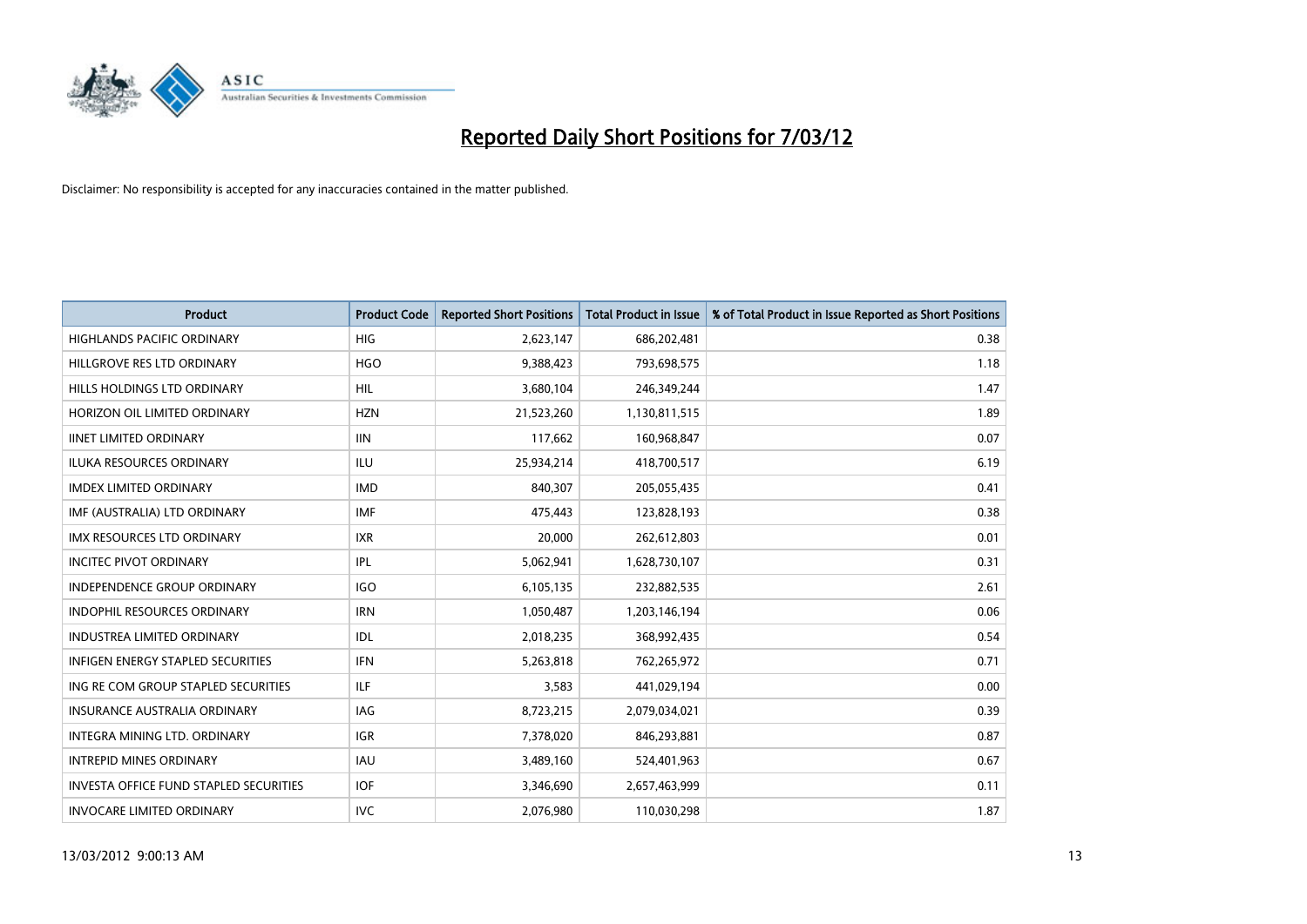

| <b>Product</b>                            | <b>Product Code</b> | <b>Reported Short Positions</b> | <b>Total Product in Issue</b> | % of Total Product in Issue Reported as Short Positions |
|-------------------------------------------|---------------------|---------------------------------|-------------------------------|---------------------------------------------------------|
| <b>ION LIMITED ORDINARY</b>               | <b>ION</b>          | 164,453                         | 256,365,105                   | 0.06                                                    |
| <b>IOOF HOLDINGS LTD ORDINARY</b>         | IFL                 | 760,249                         | 229,794,395                   | 0.33                                                    |
| IRESS MARKET TECH. ORDINARY               | <b>IRE</b>          | 1,885,772                       | 127,036,010                   | 1.48                                                    |
| <b>IRON ORE HOLDINGS ORDINARY</b>         | <b>IOH</b>          | 55,277                          | 166,137,005                   | 0.03                                                    |
| ISHARES MSCI AUS 200 ISHARES MSCI AUS 200 | <b>IOZ</b>          | 74,060                          | 4,352,373                     | 1.70                                                    |
| ISHARES S&P HIGH DIV ISHARES S&P HIGH DIV | <b>IHD</b>          | 99,998                          | 2,903,027                     | 3.44                                                    |
| ISHARES SMALL ORDS ISHARES SMALL ORDS     | <b>ISO</b>          | 605,015                         | 5,703,165                     | 10.61                                                   |
| IVANHOE AUSTRALIA ORDINARY                | <b>IVA</b>          | 2,184,180                       | 552,640,295                   | 0.39                                                    |
| <b>JACKA RESOURCES LTD ORDINARY</b>       | <b>JKA</b>          | 1,493,893                       | 175,465,377                   | 0.85                                                    |
| JAMES HARDIE INDUST CHESS DEPOSITARY INT  | <b>IHX</b>          | 17,130,227                      | 435,765,577                   | 3.88                                                    |
| JAMESON RESOURCES ORDINARY                | JAL                 | 1,600,000                       | 154,783,676                   | 1.03                                                    |
| <b>JB HI-FI LIMITED ORDINARY</b>          | <b>IBH</b>          | 20,131,565                      | 98,850,643                    | 20.39                                                   |
| <b>JUPITER MINES ORDINARY</b>             | <b>IMS</b>          | 475                             | 1,806,834,044                 | 0.00                                                    |
| <b>KAGARA LTD ORDINARY</b>                | KZL                 | 13,586,413                      | 798,953,117                   | 1.69                                                    |
| KANGAROO RES LTD ORDINARY                 | <b>KRL</b>          | 96,859                          | 3,434,430,012                 | 0.00                                                    |
| KAROON GAS AUSTRALIA ORDINARY             | <b>KAR</b>          | 2,141,823                       | 221,420,769                   | 0.95                                                    |
| KATHMANDU HOLD LTD ORDINARY               | <b>KMD</b>          | 1,888,789                       | 200,000,000                   | 0.94                                                    |
| <b>KBL MINING LIMITED ORDINARY</b>        | <b>KBL</b>          | 1,820                           | 213,582,653                   | 0.00                                                    |
| <b>KENTOR GOLD LIMITED ORDINARY</b>       | KGL                 | 32,546                          | 106,209,874                   | 0.03                                                    |
| <b>KEYBRIDGE CAPITAL ORDINARY</b>         | <b>KBC</b>          | 5,999                           | 172,070,564                   | 0.00                                                    |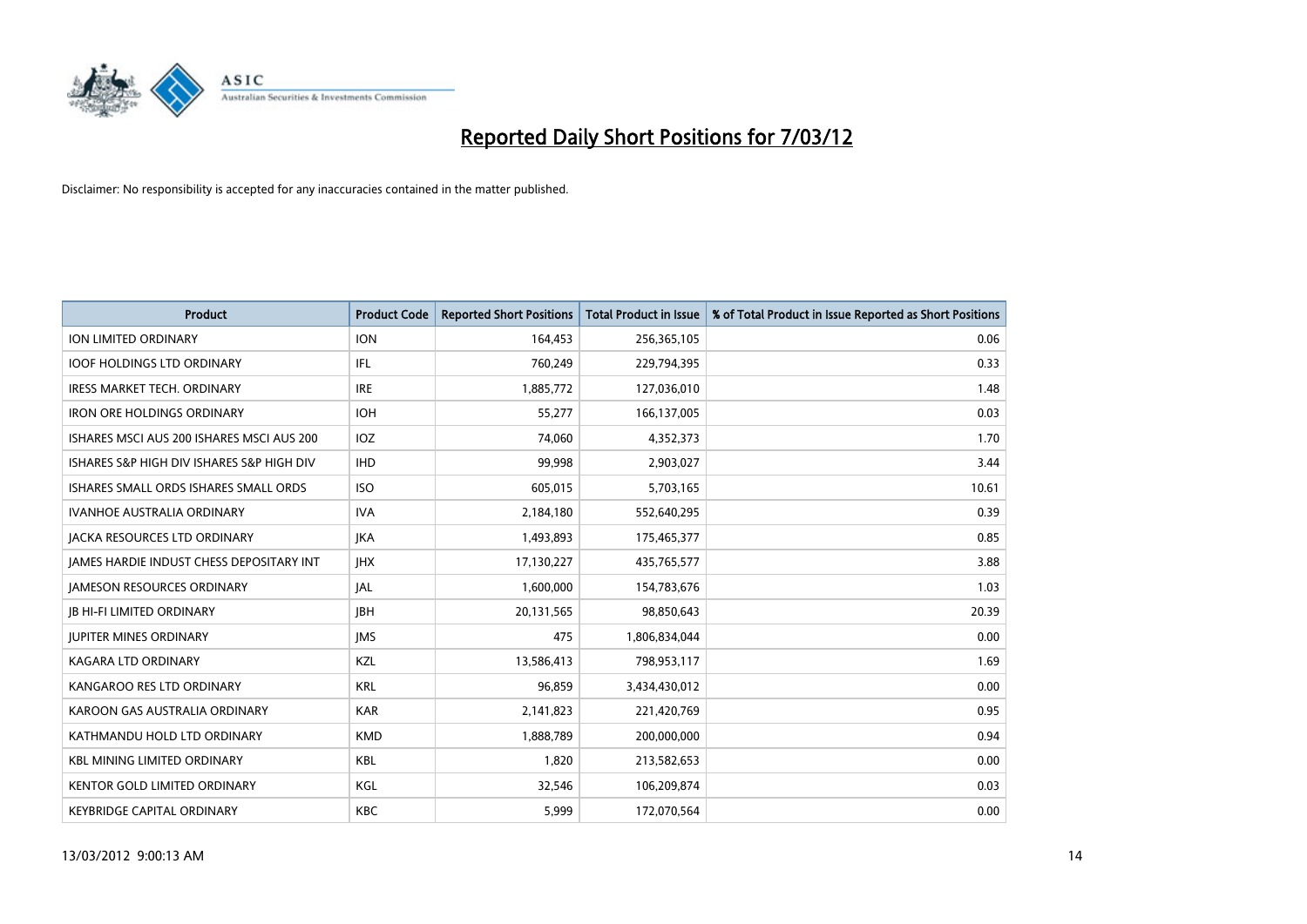

| <b>Product</b>                        | <b>Product Code</b> | <b>Reported Short Positions</b> | <b>Total Product in Issue</b> | % of Total Product in Issue Reported as Short Positions |
|---------------------------------------|---------------------|---------------------------------|-------------------------------|---------------------------------------------------------|
| KINGSGATE CONSOLID. ORDINARY          | <b>KCN</b>          | 3,684,919                       | 150,876,565                   | 2.44                                                    |
| KINGSROSE MINING LTD ORDINARY         | <b>KRM</b>          | 168,202                         | 275,728,192                   | 0.05                                                    |
| LEIGHTON HOLDINGS ORDINARY            | LEI                 | 7,532,440                       | 337,087,596                   | 2.20                                                    |
| LEND LEASE GROUP UNIT/ORD STAPLED     | <b>LLC</b>          | 3,010,926                       | 571,804,090                   | 0.52                                                    |
| LINC ENERGY LTD ORDINARY              | <b>LNC</b>          | 16,347,201                      | 504,487,631                   | 3.22                                                    |
| LIQUEFIED NATURAL ORDINARY            | LNG                 | 272,800                         | 267,699,015                   | 0.10                                                    |
| LYCOPODIUM LIMITED ORDINARY           | <b>LYL</b>          | 2,256                           | 38,655,103                    | 0.01                                                    |
| LYNAS CORPORATION ORDINARY            | <b>LYC</b>          | 153,848,740                     | 1,714,396,913                 | 8.97                                                    |
| M2 TELECOMMUNICATION ORDINARY         | <b>MTU</b>          | 26,317                          | 124,543,385                   | 0.01                                                    |
| <b>MACMAHON HOLDINGS ORDINARY</b>     | <b>MAH</b>          | 4,471,751                       | 738,631,705                   | 0.61                                                    |
| MACO ATLAS ROADS GRP ORDINARY STAPLED | <b>MOA</b>          | 12,898,549                      | 464,279,594                   | 2.77                                                    |
| MACQUARIE GROUP LTD ORDINARY          | MQG                 | 6,820,204                       | 348,584,383                   | 1.93                                                    |
| MARENGO MINING ORDINARY               | <b>MGO</b>          | 39,850                          | 1,002,559,863                 | 0.00                                                    |
| <b>MATRIX C &amp; E LTD ORDINARY</b>  | <b>MCE</b>          | 613,207                         | 77,081,507                    | 0.77                                                    |
| MAVERICK DRILLING ORDINARY            | <b>MAD</b>          | 6,836                           | 237,454,286                   | 0.00                                                    |
| MCMILLAN SHAKESPEARE ORDINARY         | <b>MMS</b>          | 693,208                         | 70,639,319                    | 0.97                                                    |
| MCPHERSON'S LTD ORDINARY              | <b>MCP</b>          | 14,050                          | 72,401,758                    | 0.02                                                    |
| MEDUSA MINING LTD ORDINARY            | <b>MML</b>          | 2,881,250                       | 188,903,911                   | 1.54                                                    |
| MELBOURNE IT LIMITED ORDINARY         | <b>MLB</b>          | 156,277                         | 81,352,178                    | 0.19                                                    |
| MEO AUSTRALIA LTD ORDINARY            | <b>MEO</b>          | 5,686,964                       | 539,913,260                   | 1.06                                                    |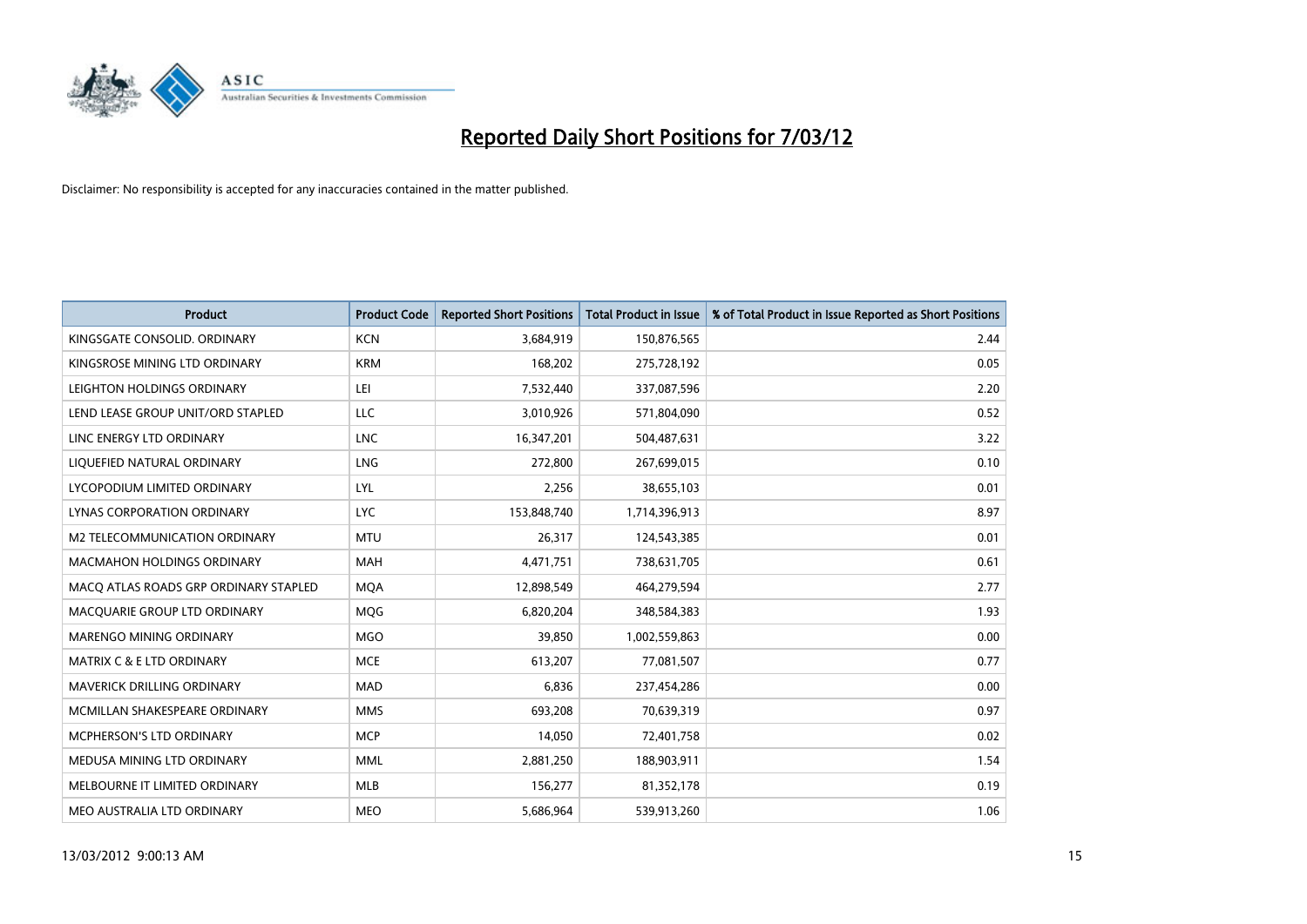

| <b>Product</b>                  | <b>Product Code</b> | <b>Reported Short Positions</b> | <b>Total Product in Issue</b> | % of Total Product in Issue Reported as Short Positions |
|---------------------------------|---------------------|---------------------------------|-------------------------------|---------------------------------------------------------|
| <b>MERMAID MARINE ORDINARY</b>  | <b>MRM</b>          | 807,393                         | 217,991,983                   | 0.36                                                    |
| MESOBLAST LIMITED ORDINARY      | <b>MSB</b>          | 13,454,851                      | 284,478,361                   | 4.77                                                    |
| METALS X LIMITED ORDINARY       | <b>MLX</b>          | 666,107                         | 1,322,554,004                 | 0.06                                                    |
| METCASH LIMITED ORDINARY        | <b>MTS</b>          | 35,061,493                      | 771,345,864                   | 4.50                                                    |
| METGASCO LIMITED ORDINARY       | <b>MEL</b>          | 353,715                         | 338,592,672                   | 0.10                                                    |
| METMINCO LIMITED ORDINARY       | <b>MNC</b>          | 1,434,895                       | 1,749,541,573                 | 0.08                                                    |
| MHM METALS LIMITED ORDINARY     | <b>MHM</b>          | 82,167                          | 104,133,018                   | 0.08                                                    |
| MICLYN EXP OFFSHR ORDINARY      | <b>MIO</b>          | 68,529                          | 278,515,705                   | 0.03                                                    |
| MINCOR RESOURCES NL ORDINARY    | <b>MCR</b>          | 1,771,009                       | 194,749,889                   | 0.89                                                    |
| MINERAL DEPOSITS ORDINARY       | <b>MDL</b>          | 199,620                         | 83,538,786                    | 0.23                                                    |
| MINERAL RESOURCES, ORDINARY     | <b>MIN</b>          | 607,993                         | 184,706,489                   | 0.33                                                    |
| MIRABELA NICKEL LTD ORDINARY    | <b>MBN</b>          | 11,002,416                      | 492,516,163                   | 2.24                                                    |
| MIRVAC GROUP STAPLED SECURITIES | <b>MGR</b>          | 7,124,483                       | 3,416,996,915                 | 0.20                                                    |
| MOLOPO ENERGY LTD ORDINARY      | <b>MPO</b>          | 791,318                         | 245,579,810                   | 0.32                                                    |
| MOLY MINES LIMITED ORDINARY     | <b>MOL</b>          | 48,019                          | 384,893,989                   | 0.01                                                    |
| MONADELPHOUS GROUP ORDINARY     | <b>MND</b>          | 2,394,921                       | 88,674,327                    | 2.68                                                    |
| MORTGAGE CHOICE LTD ORDINARY    | <b>MOC</b>          | 2,249,674                       | 120,319,572                   | 1.87                                                    |
| MOUNT GIBSON IRON ORDINARY      | <b>MGX</b>          | 5,091,452                       | 1,082,570,693                 | 0.46                                                    |
| MSF SUGAR LIMITED ORDINARY      | <b>MSF</b>          | 9,541                           | 69,551,601                    | 0.01                                                    |
| MULTIPLEX SITES SITES           | <b>MXUPA</b>        | 23                              | 4,500,000                     | 0.00                                                    |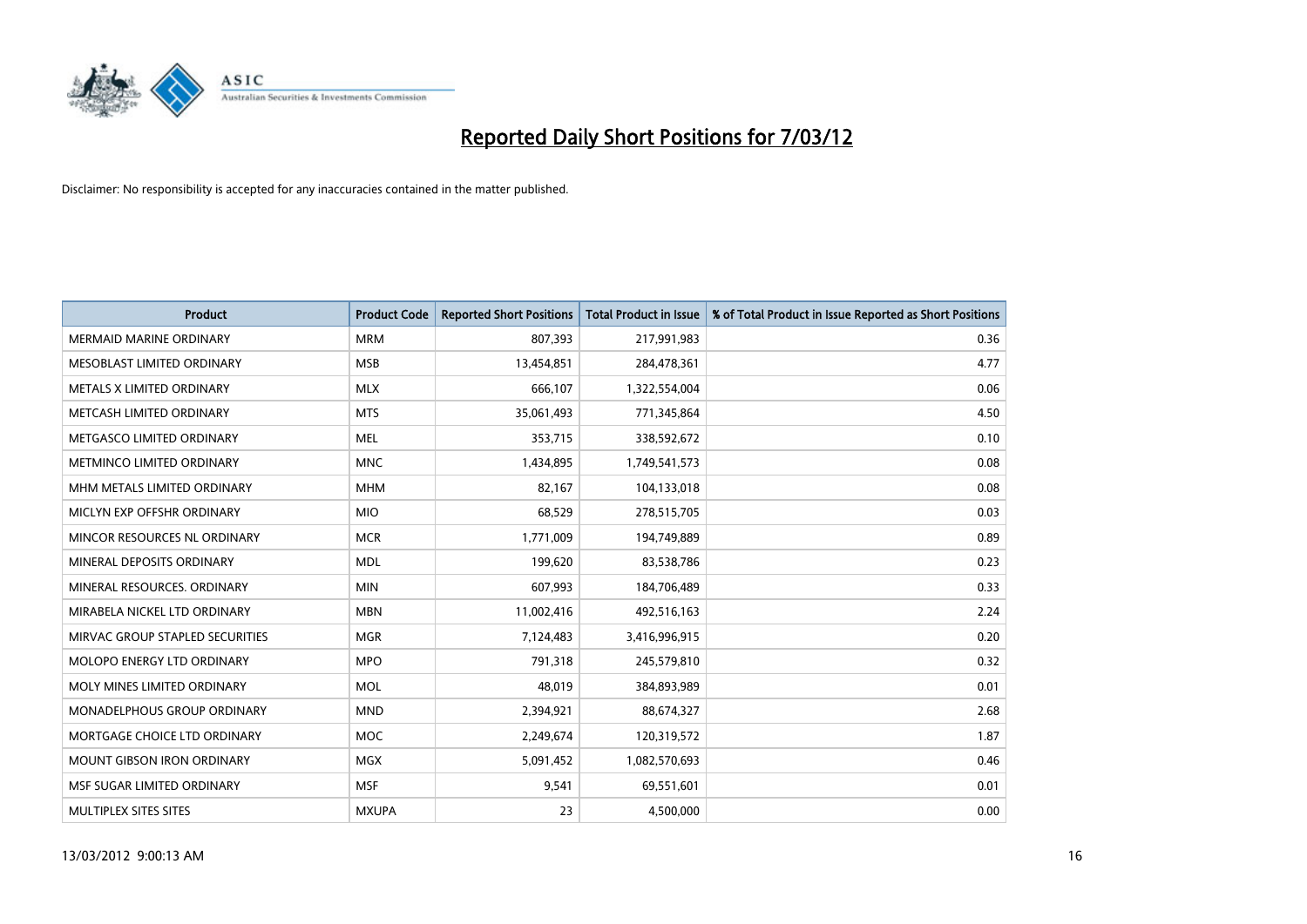

| <b>Product</b>                    | <b>Product Code</b> | <b>Reported Short Positions</b> | <b>Total Product in Issue</b> | % of Total Product in Issue Reported as Short Positions |
|-----------------------------------|---------------------|---------------------------------|-------------------------------|---------------------------------------------------------|
| MURCHISON METALS LTD ORDINARY     | <b>MMX</b>          | 5,647,522                       | 449,867,777                   | 1.24                                                    |
| <b>MYER HOLDINGS LTD ORDINARY</b> | <b>MYR</b>          | 67,332,280                      | 583,384,551                   | 11.50                                                   |
| <b>MYSTATE LIMITED ORDINARY</b>   | <b>MYS</b>          | 1,400                           | 86,963,862                    | 0.00                                                    |
| NATIONAL AUST, BANK ORDINARY      | <b>NAB</b>          | 14,865,620                      | 2,238,777,689                 | 0.63                                                    |
| NATURAL FUEL LIMITED ORDINARY     | NFL                 | $\mathbf{1}$                    | 1,121,912                     | 0.00                                                    |
| NAVIGATOR RESOURCES ORDINARY      | <b>NAV</b>          | 500                             | 2,222,216,576                 | 0.00                                                    |
| NAVITAS LIMITED ORDINARY          | <b>NVT</b>          | 7,918,723                       | 375,318,628                   | 2.09                                                    |
| NEON ENERGY LIMITED ORDINARY      | <b>NEN</b>          | 330,033                         | 436,414,518                   | 0.08                                                    |
| NEPTUNE MARINE ORDINARY           | <b>NMS</b>          | 182,593                         | 1,748,545,632                 | 0.01                                                    |
| NEW HOPE CORPORATION ORDINARY     | <b>NHC</b>          | 519,332                         | 830,411,534                   | 0.05                                                    |
| NEWCREST MINING ORDINARY          | <b>NCM</b>          | 3,053,814                       | 764,960,000                   | 0.35                                                    |
| NEWS CORP A NON-VOTING CDI        | <b>NWSLV</b>        | 2,005,685                       | 1,663,296,607                 | 0.12                                                    |
| NEWS CORP B VOTING CDI            | <b>NWS</b>          | 2,509,492                       | 798,520,953                   | 0.30                                                    |
| NEXBIS LIMITED ORDINARY           | <b>NBS</b>          | 63,733                          | 798,356,704                   | 0.01                                                    |
| NEXTDC LIMITED ORDINARY           | <b>NXT</b>          | 6,377                           | 123,533,558                   | 0.00                                                    |
| NEXUS ENERGY LIMITED ORDINARY     | <b>NXS</b>          | 4,543,931                       | 1,326,821,159                 | 0.33                                                    |
| NIB HOLDINGS LIMITED ORDINARY     | <b>NHF</b>          | 120,188                         | 466,502,955                   | 0.02                                                    |
| NIDO PETROLEUM ORDINARY           | <b>NDO</b>          | 105,313                         | 1,389,163,151                 | 0.01                                                    |
| NKWE PLATINUM 10C US COMMON       | <b>NKP</b>          | 749                             | 559,651,184                   | 0.00                                                    |
| NOBLE MINERAL RES ORDINARY        | <b>NMG</b>          | 1,327,833                       | 550,620,653                   | 0.24                                                    |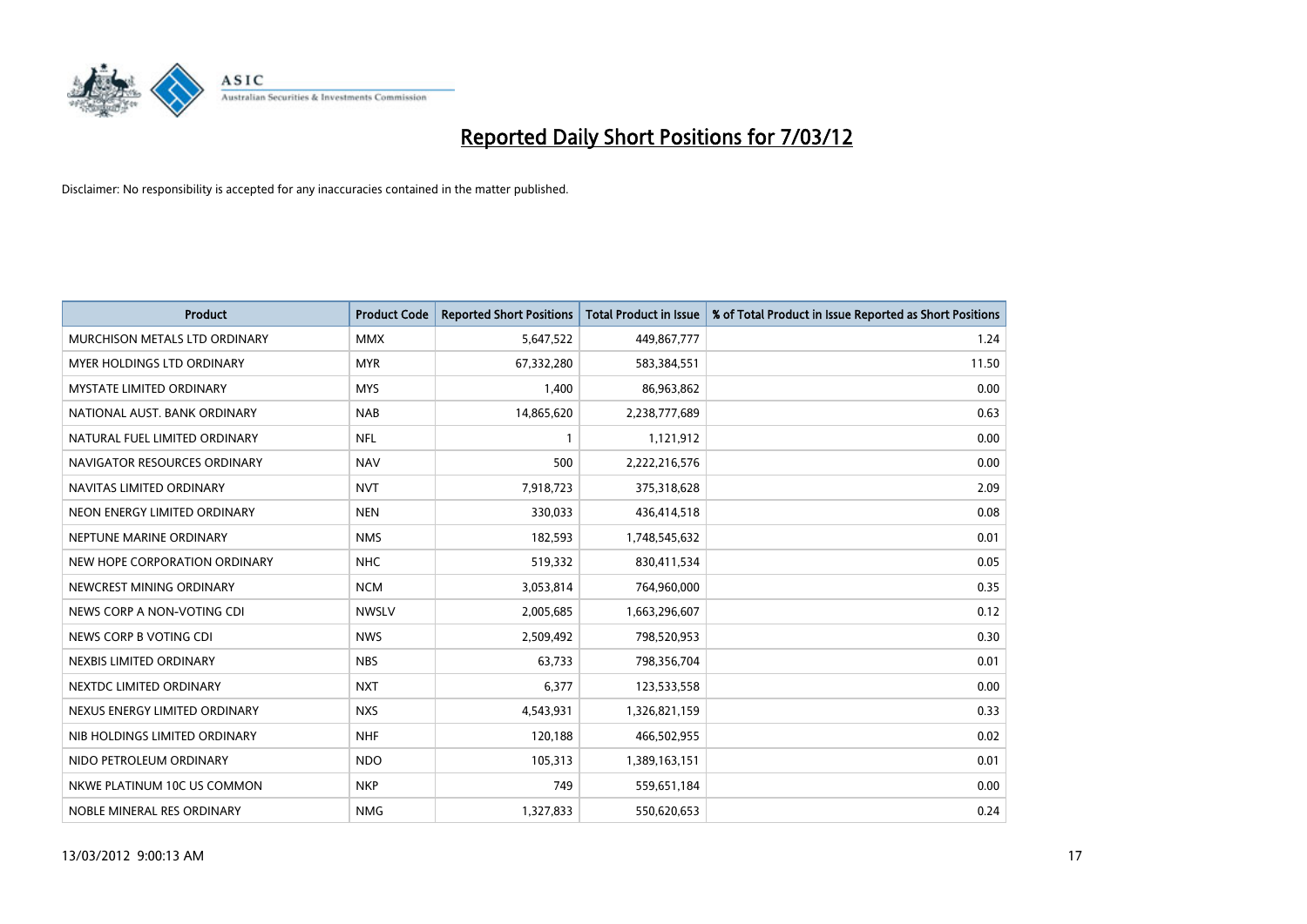

| <b>Product</b>                        | <b>Product Code</b> | <b>Reported Short Positions</b> | <b>Total Product in Issue</b> | % of Total Product in Issue Reported as Short Positions |
|---------------------------------------|---------------------|---------------------------------|-------------------------------|---------------------------------------------------------|
| NORTHERN IRON LTD ORDINARY            | <b>NFE</b>          | 1,215,514                       | 369,980,113                   | 0.31                                                    |
| NORTHERN STAR ORDINARY                | <b>NST</b>          | 10,191                          | 402,170,706                   | 0.00                                                    |
| NRW HOLDINGS LIMITED ORDINARY         | <b>NWH</b>          | 120,141                         | 278,888,011                   | 0.04                                                    |
| NUCOAL RESOURCES LTD ORDINARY         | <b>NCR</b>          | 115,586                         | 650,849,359                   | 0.01                                                    |
| NUFARM LIMITED ORDINARY               | <b>NUF</b>          | 4,150,721                       | 262,018,057                   | 1.59                                                    |
| OAKTON LIMITED ORDINARY               | <b>OKN</b>          | 1,140,919                       | 93,800,235                    | 1.22                                                    |
| OCEANAGOLD CORP. CHESS DEPOSITARY INT | <b>OGC</b>          | 1,237,296                       | 262,827,709                   | 0.46                                                    |
| OCEANIA CAPITAL LTD ORDINARY          | <b>OCP</b>          | 2,500                           | 25,677,757                    | 0.01                                                    |
| OIL SEARCH LTD ORDINARY               | OSH                 | 9,301,271                       | 1,325,155,171                 | 0.68                                                    |
| OM HOLDINGS LIMITED ORDINARY          | <b>OMH</b>          | 5,490,953                       | 579,105,150                   | 0.94                                                    |
| ONESTEEL LIMITED ORDINARY             | OST                 | 44,962,349                      | 1,342,393,583                 | 3.32                                                    |
| ORICA LIMITED ORDINARY                | ORI                 | 4,796,110                       | 365,007,037                   | 1.29                                                    |
| ORIGIN ENERGY ORDINARY                | ORG                 | 4,392,701                       | 1,086,213,519                 | 0.43                                                    |
| OROCOBRE LIMITED ORDINARY             | <b>ORE</b>          | 52,148                          | 103,195,029                   | 0.05                                                    |
| OROTONGROUP LIMITED ORDINARY          | ORL                 | 6,618                           | 40,880,902                    | 0.01                                                    |
| OTTO ENERGY LIMITED ORDINARY          | OEL                 | 109,204                         | 1,138,290,071                 | 0.01                                                    |
| OZ MINERALS ORDINARY                  | OZL                 | 8,177,221                       | 314,619,580                   | 2.60                                                    |
| <b>PACIFIC BRANDS ORDINARY</b>        | <b>PBG</b>          | 6,808,339                       | 912,915,695                   | 0.75                                                    |
| PALADIN ENERGY LTD ORDINARY           | <b>PDN</b>          | 34,283,028                      | 835,645,290                   | 4.09                                                    |
| PANAUST LIMITED ORDINARY              | <b>PNA</b>          | 10,447,117                      | 602,450,076                   | 1.74                                                    |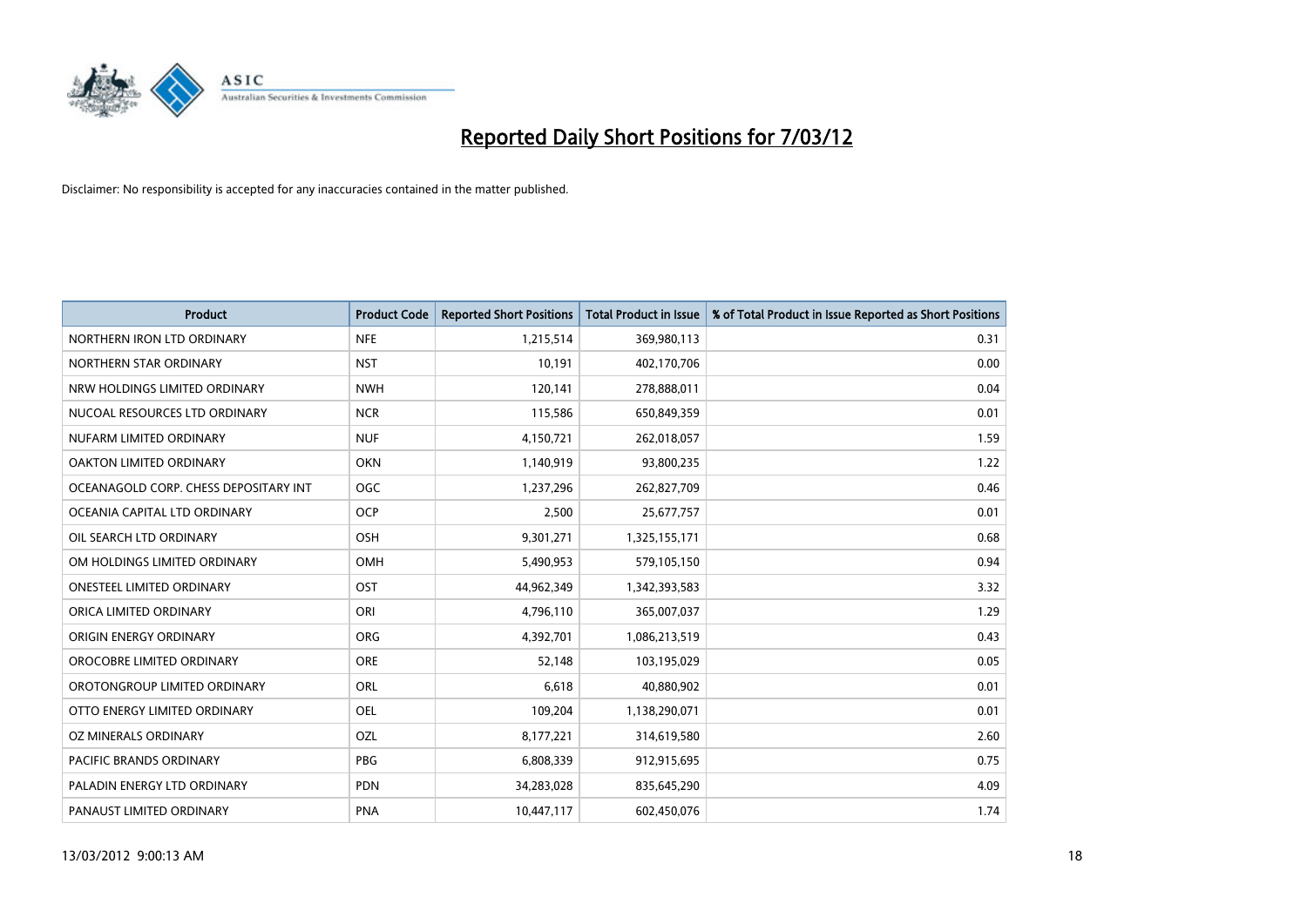

| <b>Product</b>                | <b>Product Code</b> | <b>Reported Short Positions</b> | <b>Total Product in Issue</b> | % of Total Product in Issue Reported as Short Positions |
|-------------------------------|---------------------|---------------------------------|-------------------------------|---------------------------------------------------------|
| PANORAMIC RESOURCES ORDINARY  | PAN                 | 1,059,860                       | 207,050,710                   | 0.51                                                    |
| PAPERLINX LIMITED ORDINARY    | <b>PPX</b>          | 9,949,786                       | 609,280,761                   | 1.63                                                    |
| PAPILLON RES LTD ORDINARY     | <b>PIR</b>          | 56,450                          | 239,052,009                   | 0.02                                                    |
| PATTIES FOODS LTD ORDINARY    | PFL                 | $\mathbf{1}$                    | 138,989,223                   | 0.00                                                    |
| PEET LIMITED ORDINARY         | <b>PPC</b>          | 144,111                         | 320,170,604                   | 0.04                                                    |
| PENINSULA ENERGY LTD ORDINARY | <b>PEN</b>          | 3,912,277                       | 2,141,017,026                 | 0.19                                                    |
| PERILYA LIMITED ORDINARY      | <b>PEM</b>          | 10,040                          | 769,316,426                   | 0.00                                                    |
| PERPETUAL LIMITED ORDINARY    | PPT                 | 2,441,218                       | 41,980,678                    | 5.82                                                    |
| PERSEUS MINING LTD ORDINARY   | PRU                 | 7,173,160                       | 457,502,088                   | 1.55                                                    |
| PETSEC ENERGY ORDINARY        | <b>PSA</b>          | 223,332                         | 235,283,622                   | 0.09                                                    |
| PHARMAXIS LTD ORDINARY        | <b>PXS</b>          | 2,232,329                       | 305,890,989                   | 0.73                                                    |
| PHOTON GROUP LTD ORDINARY     | PGA                 | 250,510                         | 1,540,886,866                 | 0.02                                                    |
| PLATINUM ASSET ORDINARY       | <b>PTM</b>          | 8,347,170                       | 561,347,878                   | 1.47                                                    |
| PLATINUM AUSTRALIA ORDINARY   | <b>PLA</b>          | 2,719,254                       | 504,968,043                   | 0.53                                                    |
| PLATINUM CAPITAL LTD ORDINARY | <b>PMC</b>          | $\mathbf{1}$                    | 165,756,878                   | 0.00                                                    |
| PMI GOLD CORP CDI 1:1         | <b>PVM</b>          | 6,215                           | 56,771,872                    | 0.01                                                    |
| PMP LIMITED ORDINARY          | <b>PMP</b>          | 29,265                          | 326,543,596                   | 0.01                                                    |
| PORT BOUVARD LIMITED ORDINARY | <b>PBD</b>          | 6,754                           | 593,868,295                   | 0.00                                                    |
| PREMIER INVESTMENTS ORDINARY  | <b>PMV</b>          | 633,500                         | 155,062,831                   | 0.41                                                    |
| PRIMA BIOMED LTD ORDINARY     | <b>PRR</b>          | 5,940,967                       | 1,064,963,388                 | 0.56                                                    |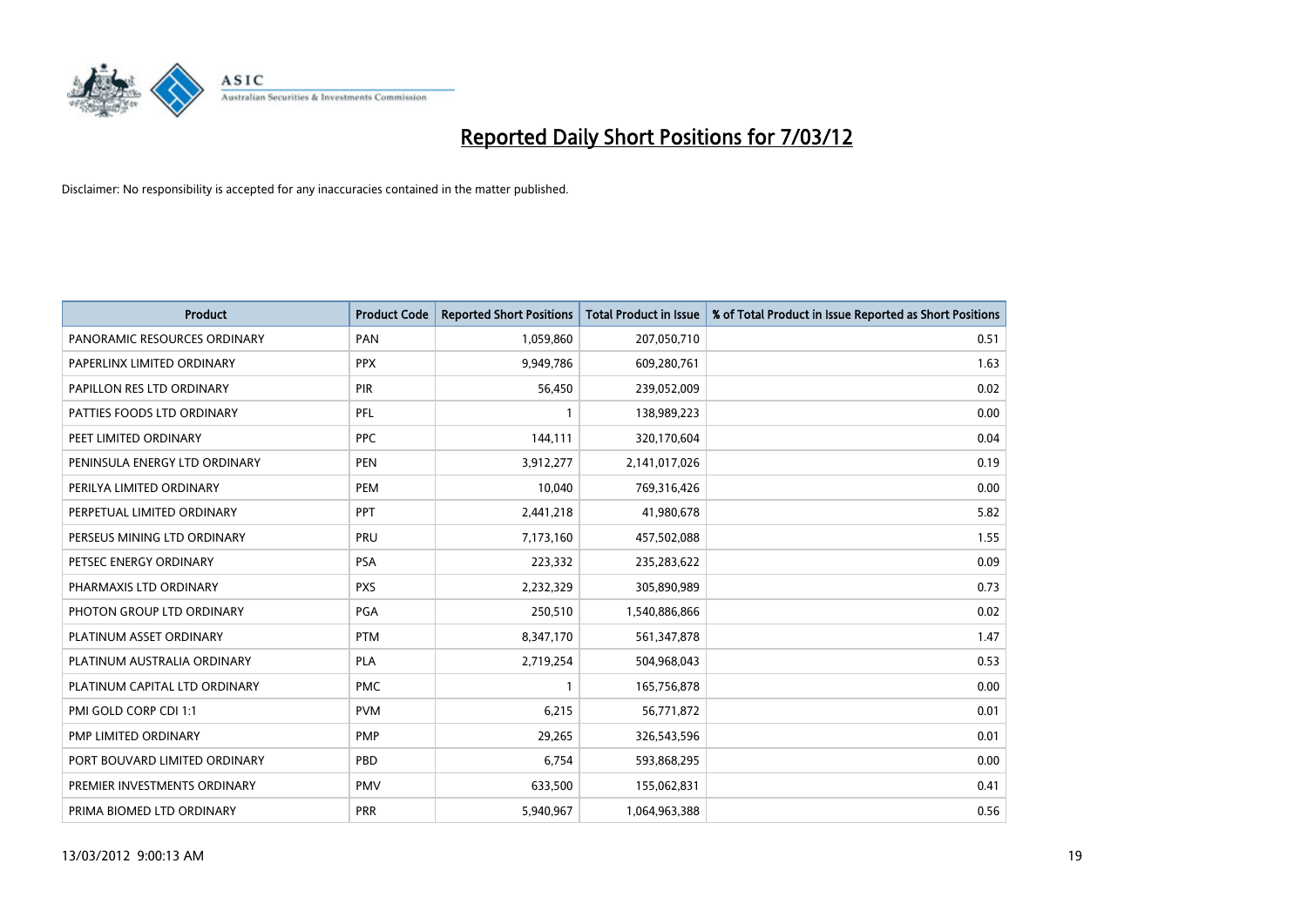

| <b>Product</b>                      | <b>Product Code</b> | <b>Reported Short Positions</b> | <b>Total Product in Issue</b> | % of Total Product in Issue Reported as Short Positions |
|-------------------------------------|---------------------|---------------------------------|-------------------------------|---------------------------------------------------------|
| PRIMARY HEALTH CARE ORDINARY        | <b>PRY</b>          | 11,075,991                      | 500,386,679                   | 2.19                                                    |
| PRIME MEDIA GRP LTD ORDINARY        | PRT                 | 2                               | 366,330,303                   | 0.00                                                    |
| PRIMEAG AUSTRALIA ORDINARY          | PAG                 | 19,405                          | 266,394,444                   | 0.01                                                    |
| PROGEN PHARMACEUTIC ORDINARY        | PGL                 | 151,596                         | 24,709,097                    | 0.61                                                    |
| PROGRAMMED ORDINARY                 | <b>PRG</b>          | 530,462                         | 118, 173, 778                 | 0.43                                                    |
| <b>PSIVIDA CORP CDI 1:1</b>         | <b>PVA</b>          | 6,878                           | 8,973,987                     | 0.08                                                    |
| <b>QANTAS AIRWAYS ORDINARY</b>      | QAN                 | 44,444,706                      | 2,265,123,620                 | 1.97                                                    |
| OBE INSURANCE GROUP ORDINARY        | <b>OBE</b>          | 21,023,347                      | 1,157,601,767                 | 1.80                                                    |
| OR NATIONAL LIMITED ORDINARY        | <b>ORN</b>          | 13,237,275                      | 2,440,000,000                 | 0.54                                                    |
| ORXPHARMA LTD ORDINARY              | <b>QRX</b>          | 683,885                         | 144,459,706                   | 0.47                                                    |
| <b>QUBE LOGISTICS HLDG ORDINARY</b> | <b>QUB</b>          | 1,635,495                       | 889,404,644                   | 0.16                                                    |
| RAMELIUS RESOURCES ORDINARY         | <b>RMS</b>          | 893,750                         | 335,775,519                   | 0.26                                                    |
| RAMSAY HEALTH CARE ORDINARY         | <b>RHC</b>          | 1,607,492                       | 202,081,252                   | 0.77                                                    |
| <b>RCR TOMLINSON ORDINARY</b>       | <b>RCR</b>          | 37,613                          | 133,938,849                   | 0.03                                                    |
| <b>REA GROUP ORDINARY</b>           | <b>REA</b>          | 486,958                         | 131,714,699                   | 0.37                                                    |
| RECKON LIMITED ORDINARY             | <b>RKN</b>          | 805,121                         | 132,839,672                   | 0.61                                                    |
| RED 5 LIMITED ORDINARY              | <b>RED</b>          | 49,423                          | 128,412,536                   | 0.04                                                    |
| <b>RED FORK ENERGY ORDINARY</b>     | <b>RFE</b>          | 211,811                         | 310,229,853                   | 0.06                                                    |
| REDBANK ENERGY LTD ORDINARY         | <b>AEI</b>          | 19                              | 786,287                       | 0.00                                                    |
| REDFLEX HOLDINGS ORDINARY           | <b>RDF</b>          | 7,650                           | 110,345,599                   | 0.01                                                    |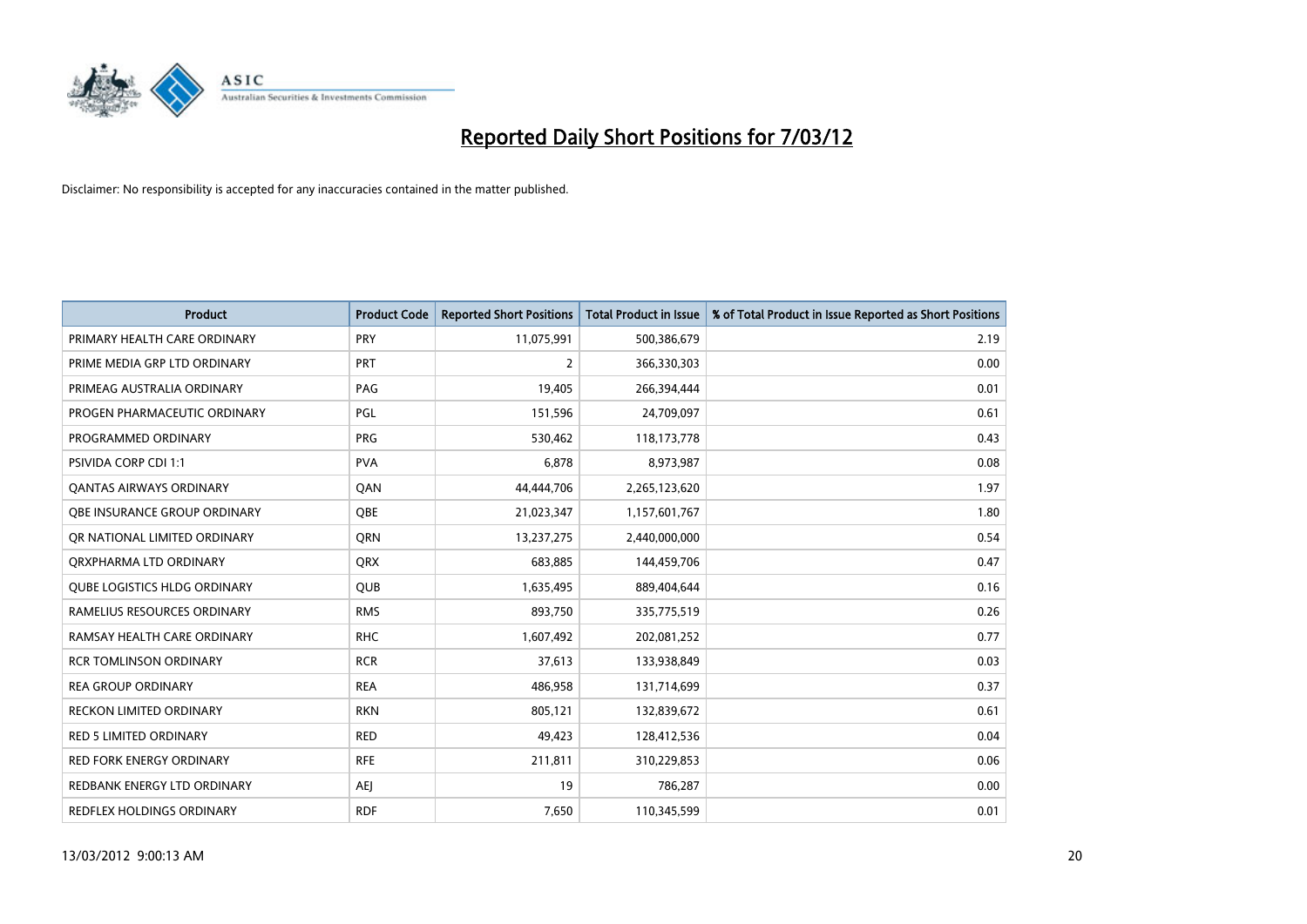

| <b>Product</b>                      | <b>Product Code</b> | <b>Reported Short Positions</b> | <b>Total Product in Issue</b> | % of Total Product in Issue Reported as Short Positions |
|-------------------------------------|---------------------|---------------------------------|-------------------------------|---------------------------------------------------------|
| REED RESOURCES LTD ORDINARY         | <b>RDR</b>          | 268,204                         | 264,742,501                   | 0.10                                                    |
| REGIONAL EXPRESS ORDINARY           | <b>REX</b>          | 10,799                          | 121,254,902                   | 0.01                                                    |
| <b>REGIS RESOURCES ORDINARY</b>     | <b>RRL</b>          | 2,451,706                       | 439,120,407                   | 0.54                                                    |
| RESMED INC CDI 10:1                 | <b>RMD</b>          | 7,694,846                       | 1,556,242,300                 | 0.50                                                    |
| <b>RESOLUTE MINING ORDINARY</b>     | <b>RSG</b>          | 1,741,163                       | 655,756,462                   | 0.25                                                    |
| <b>RESOURCE GENERATION ORDINARY</b> | <b>RES</b>          | 157,911                         | 262,895,652                   | 0.06                                                    |
| RETAIL FOOD GROUP ORDINARY          | <b>RFG</b>          | 1,550                           | 108,379,282                   | 0.00                                                    |
| REVERSE CORP LIMITED ORDINARY       | <b>REF</b>          | 25,141                          | 92,382,175                    | 0.03                                                    |
| REX MINERALS LIMITED ORDINARY       | <b>RXM</b>          | 1,017,782                       | 153,847,284                   | 0.67                                                    |
| <b>RHG LIMITED ORDINARY</b>         | <b>RHG</b>          | 31,776                          | 308,483,177                   | 0.01                                                    |
| RIALTO ENERGY ORDINARY              | <b>RIA</b>          | 21,505,735                      | 431,256,264                   | 4.99                                                    |
| <b>RIDLEY CORPORATION ORDINARY</b>  | <b>RIC</b>          | 56,843                          | 307,817,071                   | 0.02                                                    |
| RIO TINTO LIMITED ORDINARY          | <b>RIO</b>          | 20,009,570                      | 435,758,720                   | 4.56                                                    |
| RIVERCITY MOTORWAY STAPLED          | <b>RCY</b>          | 132,000                         | 957,010,115                   | 0.01                                                    |
| ROC OIL COMPANY ORDINARY            | <b>ROC</b>          | 5,183,184                       | 682,506,352                   | 0.76                                                    |
| ROYAL WOLF HOLDINGS ORDINARY        | <b>RWH</b>          | 60,000                          | 100,387,052                   | 0.06                                                    |
| SAI GLOBAL LIMITED ORDINARY         | SAI                 | 2,493,520                       | 202,469,239                   | 1.23                                                    |
| SALMAT LIMITED ORDINARY             | <b>SLM</b>          | 171,769                         | 159,802,174                   | 0.10                                                    |
| SAMSON OIL & GAS LTD ORDINARY       | SSN                 | 2,452,027                       | 1,751,472,420                 | 0.13                                                    |
| SANDFIRE RESOURCES ORDINARY         | <b>SFR</b>          | 1,572,731                       | 151,113,635                   | 1.05                                                    |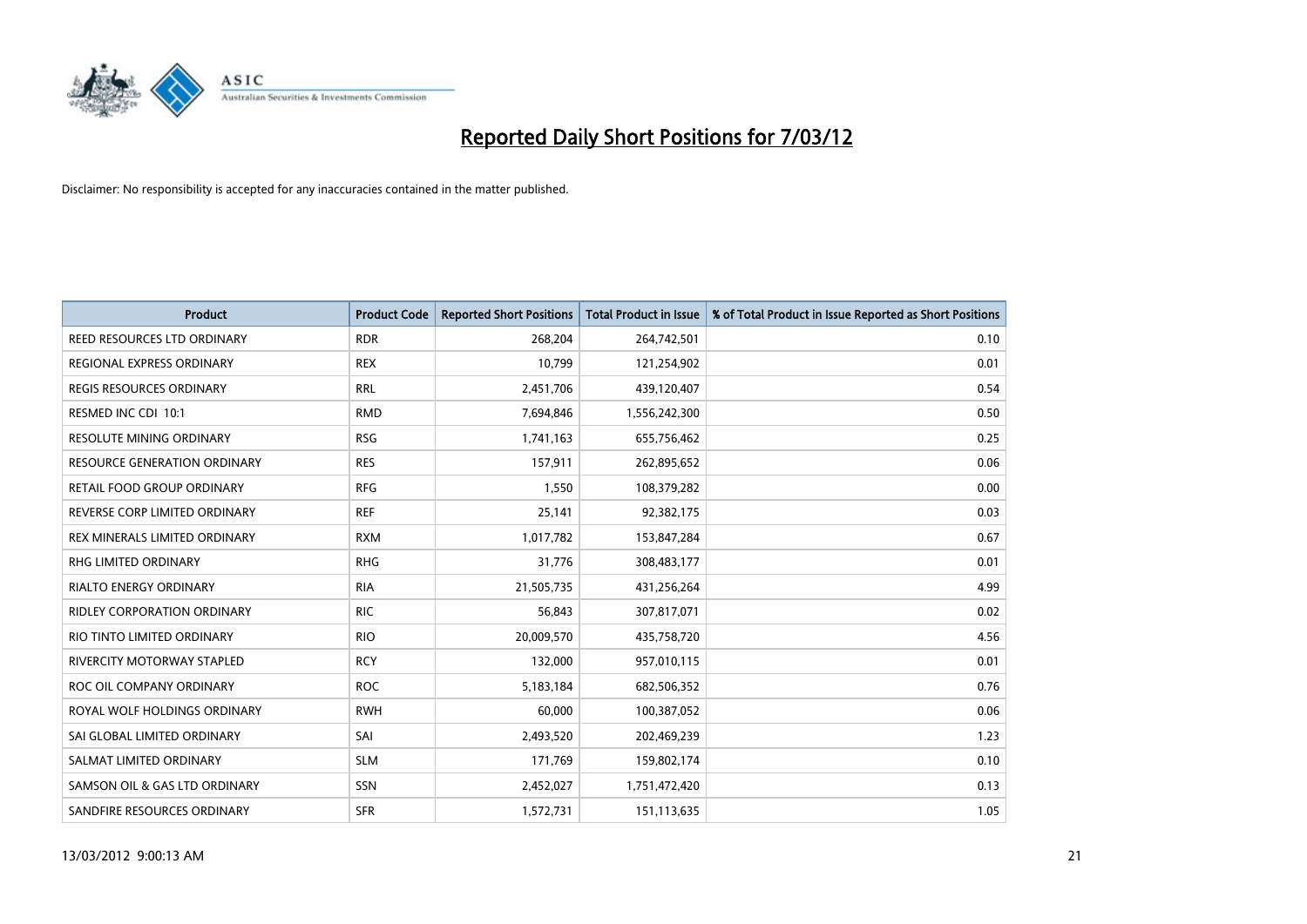

| <b>Product</b>                           | <b>Product Code</b> | <b>Reported Short Positions</b> | <b>Total Product in Issue</b> | % of Total Product in Issue Reported as Short Positions |
|------------------------------------------|---------------------|---------------------------------|-------------------------------|---------------------------------------------------------|
| <b>SANTOS LTD ORDINARY</b>               | <b>STO</b>          | 14,640,446                      | 942,495,417                   | 1.53                                                    |
| SARACEN MINERAL ORDINARY                 | SAR                 | 928,702                         | 593,993,240                   | 0.16                                                    |
| SEDGMAN LIMITED ORDINARY                 | <b>SDM</b>          | 178,314                         | 212,715,619                   | 0.08                                                    |
| SEEK LIMITED ORDINARY                    | <b>SEK</b>          | 15,604,379                      | 337,101,307                   | 4.60                                                    |
| SELECT HARVESTS ORDINARY                 | <b>SHV</b>          | 2,893                           | 56,392,664                    | 0.01                                                    |
| SENETAS CORPORATION ORDINARY             | <b>SEN</b>          | 756,999                         | 463,105,195                   | 0.16                                                    |
| SENEX ENERGY LIMITED ORDINARY            | <b>SXY</b>          | 812,271                         | 923,847,416                   | 0.08                                                    |
| SERVCORP LIMITED ORDINARY                | SRV                 | 77,000                          | 98,440,807                    | 0.08                                                    |
| SERVICE STREAM ORDINARY                  | <b>SSM</b>          | 324,065                         | 283,418,867                   | 0.11                                                    |
| SEVEN GROUP HOLDINGS ORDINARY            | <b>SVW</b>          | 629,451                         | 306,910,281                   | 0.21                                                    |
| SEVEN WEST MEDIA LTD ORDINARY            | SWM                 | 10,920,430                      | 645,719,542                   | 1.67                                                    |
| SIGMA PHARMACEUTICAL ORDINARY            | <b>SIP</b>          | 13,032,774                      | 1,178,626,572                 | 1.12                                                    |
| SIHAYO GOLD LIMITED ORDINARY             | <b>SIH</b>          | 11,000                          | 703,711,146                   | 0.00                                                    |
| SILEX SYSTEMS ORDINARY                   | <b>SLX</b>          | 627,175                         | 170,133,997                   | 0.36                                                    |
| SILVER LAKE RESOURCE ORDINARY            | <b>SLR</b>          | 790,649                         | 220,264,064                   | 0.36                                                    |
| SIMS METAL MGMT LTD ORDINARY             | SGM                 | 6,234,633                       | 205,856,443                   | 3.02                                                    |
| SINGAPORE TELECOMM. CHESS DEPOSITARY INT | SGT                 | 11,939,869                      | 176,974,336                   | 6.74                                                    |
| SIRIUS RESOURCES NL ORDINARY             | <b>SIR</b>          | 82,500                          | 150,934,586                   | 0.05                                                    |
| SIRTEX MEDICAL ORDINARY                  | <b>SRX</b>          | 298                             | 55,768,136                    | 0.00                                                    |
| SKILLED GROUP LTD ORDINARY               | <b>SKE</b>          | 1,061,472                       | 233,487,276                   | 0.45                                                    |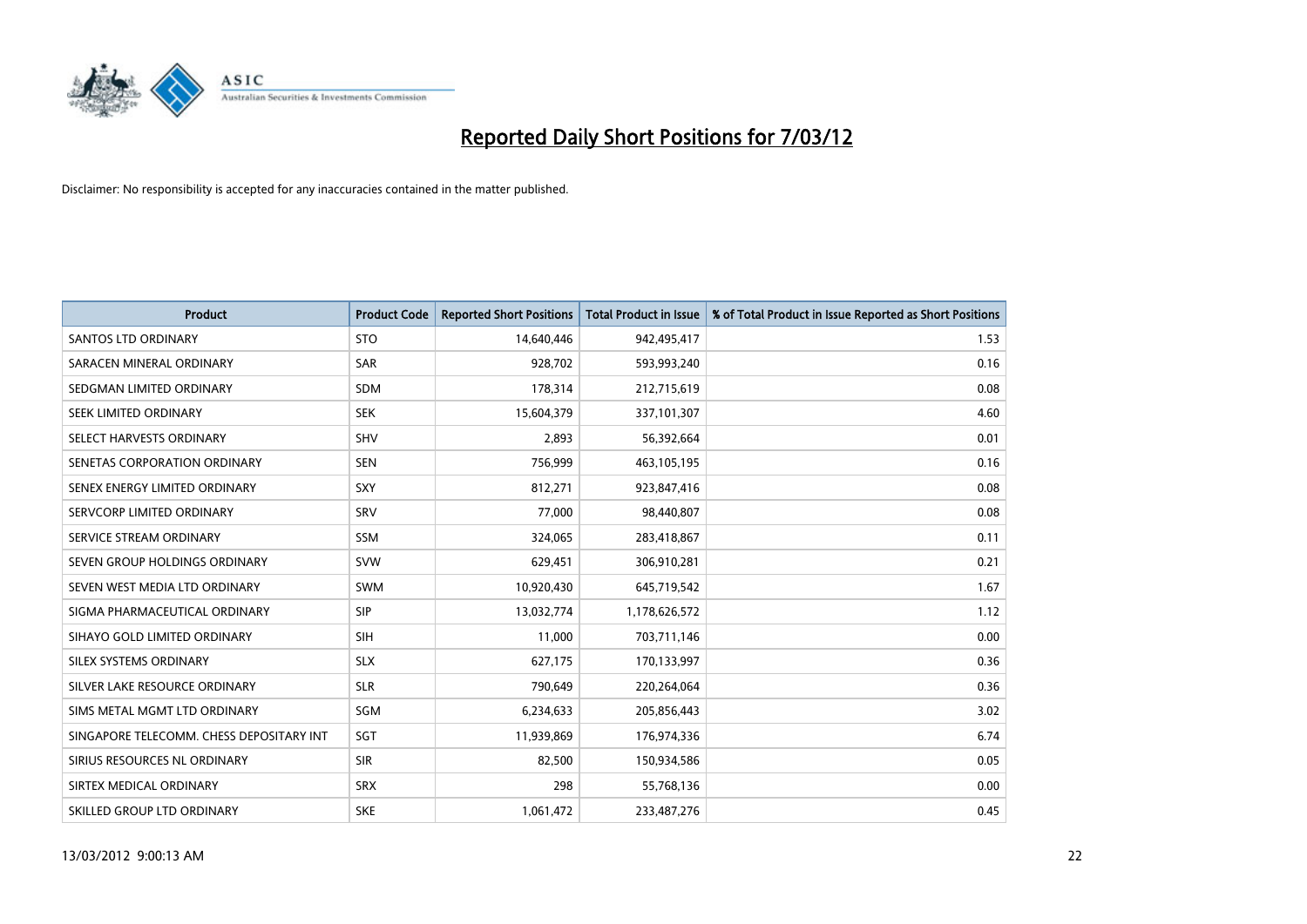

| <b>Product</b>                           | <b>Product Code</b> | <b>Reported Short Positions</b> | <b>Total Product in Issue</b> | % of Total Product in Issue Reported as Short Positions |
|------------------------------------------|---------------------|---------------------------------|-------------------------------|---------------------------------------------------------|
| SKY CITY ENTERTAIN, ORDINARY             | <b>SKC</b>          | 702,147                         | 576,958,340                   | 0.12                                                    |
| SKY NETWORK ORDINARY                     | <b>SKT</b>          | 100,000                         | 389,139,785                   | 0.03                                                    |
| SMS MANAGEMENT, ORDINARY                 | <b>SMX</b>          | 652,738                         | 68,290,180                    | 0.94                                                    |
| SONIC HEALTHCARE ORDINARY                | SHL                 | 6,674,620                       | 389,969,875                   | 1.71                                                    |
| SOUL PATTINSON (W.H) ORDINARY            | SOL                 | 643                             | 239,395,320                   | 0.00                                                    |
| SOUTH BOULDER MINES ORDINARY             | <b>STB</b>          | 109,504                         | 116,232,826                   | 0.09                                                    |
| SP AUSNET STAPLED SECURITIES             | <b>SPN</b>          | 3,334,570                       | 2,896,219,682                 | 0.10                                                    |
| SPARK INFRASTRUCTURE STAPLED NOTE & UNIT | SKI                 | 20,341,211                      | 1,326,734,264                 | 1.52                                                    |
| SPDR 200 FUND ETF UNITS                  | <b>STW</b>          | 8                               | 51,538,531                    | 0.00                                                    |
| SPECIALTY FASHION ORDINARY               | SFH                 | 2,608,133                       | 192,086,121                   | 1.35                                                    |
| SPOTLESS GROUP LTD ORDINARY              | <b>SPT</b>          | 945,078                         | 265,454,407                   | 0.35                                                    |
| ST BARBARA LIMITED ORDINARY              | <b>SBM</b>          | 7,511,424                       | 325,615,389                   | 2.30                                                    |
| STANMORE COAL LTD ORDINARY               | <b>SMR</b>          | 17,231                          | 159,973,418                   | 0.01                                                    |
| STARPHARMA HOLDINGS ORDINARY             | SPL                 | 2,147,626                       | 280,742,451                   | 0.75                                                    |
| STH AMERICAN COR LTD ORDINARY            | SAY                 | 9,200                           | 257,785,604                   | 0.00                                                    |
| STHN CROSS MEDIA ORDINARY                | SXL                 | 3,136,302                       | 705,766,444                   | 0.44                                                    |
| STOCKLAND UNITS/ORD STAPLED              | SGP                 | 24,735,445                      | 2,301,457,501                 | 1.05                                                    |
| STRAITS RES LTD. ORDINARY                | SRQ                 | 2,999,872                       | 373,496,141                   | 0.81                                                    |
| STW COMMUNICATIONS ORDINARY              | SGN                 | 1,603,236                       | 362,798,351                   | 0.44                                                    |
| SUNCORP GROUP LTD ORDINARY               | <b>SUN</b>          | 12,549,568                      | 1,286,600,980                 | 0.96                                                    |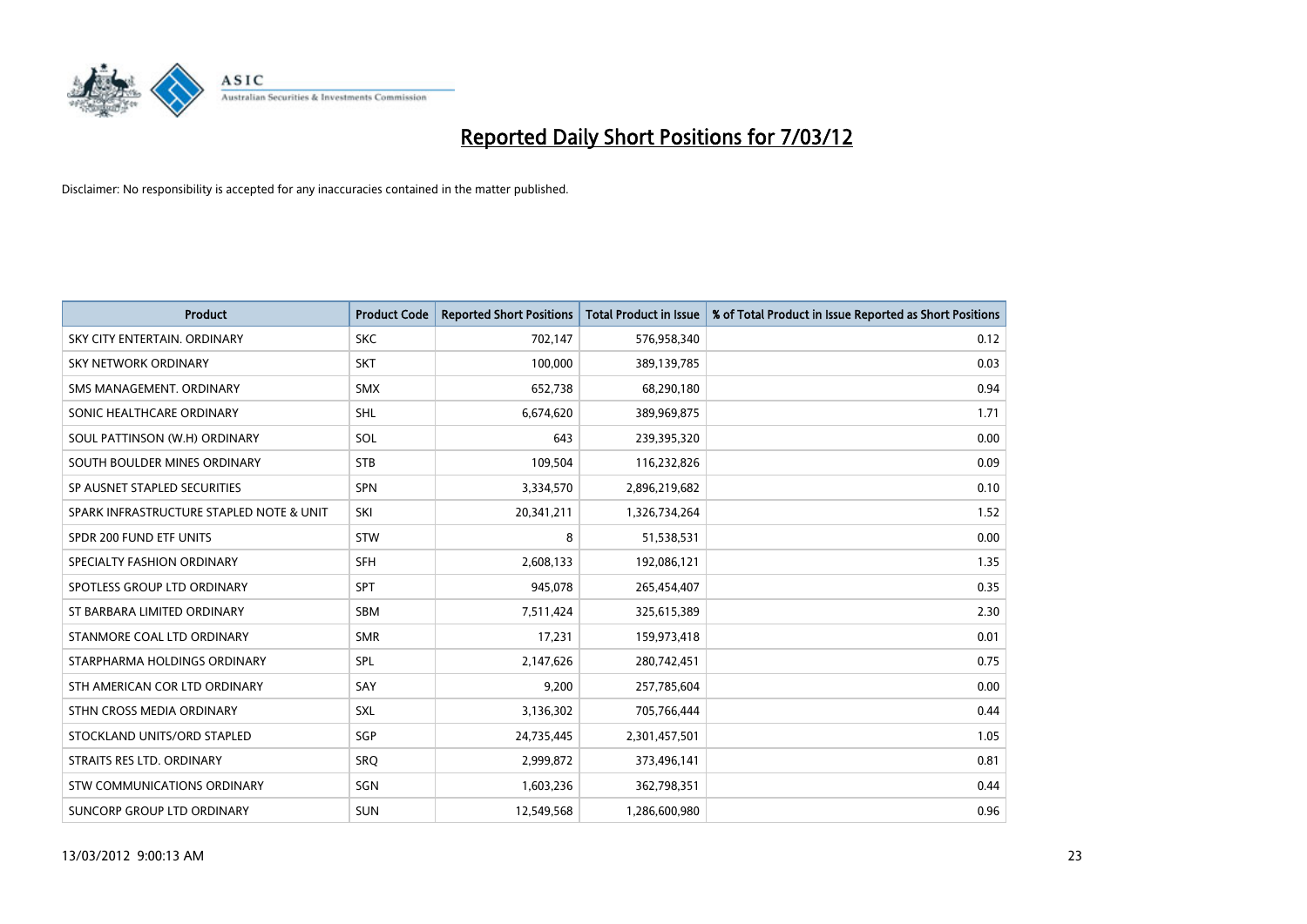

| <b>Product</b>                      | <b>Product Code</b> | <b>Reported Short Positions</b> | <b>Total Product in Issue</b> | % of Total Product in Issue Reported as Short Positions |
|-------------------------------------|---------------------|---------------------------------|-------------------------------|---------------------------------------------------------|
| SUNDANCE ENERGY ORDINARY            | <b>SEA</b>          | 785,540                         | 277,098,474                   | 0.29                                                    |
| SUNDANCE RESOURCES ORDINARY         | <b>SDL</b>          | 8,556,074                       | 2,933,234,505                 | 0.29                                                    |
| SUNLAND GROUP LTD ORDINARY          | <b>SDG</b>          | 99,322                          | 201,578,526                   | 0.05                                                    |
| SUPER RET REP LTD ORDINARY          | <b>SUL</b>          | 1,361,728                       | 194,754,593                   | 0.69                                                    |
| SWICK MINING ORDINARY               | <b>SWK</b>          | 1,548                           | 237,024,970                   | 0.00                                                    |
| SYD AIRPORT STAPLED US PROHIBIT.    | <b>SYD</b>          | 6,279,053                       | 1,861,210,782                 | 0.34                                                    |
| SYMEX HOLDINGS ORDINARY             | <b>SYM</b>          | 6,633                           | 191,593,493                   | 0.00                                                    |
| TABCORP HOLDINGS LTD ORDINARY       | <b>TAH</b>          | 10,609,007                      | 712,805,880                   | 1.48                                                    |
| <b>TALENT2 INTERNATION ORDINARY</b> | <b>TWO</b>          | $\overline{7}$                  | 147,403,701                   | 0.00                                                    |
| TAP OIL LIMITED ORDINARY            | <b>TAP</b>          | 2,752,786                       | 240,995,311                   | 1.14                                                    |
| TASSAL GROUP LIMITED ORDINARY       | <b>TGR</b>          | 101,755                         | 146,304,404                   | 0.06                                                    |
| <b>TATTS GROUP LTD ORDINARY</b>     | <b>TTS</b>          | 27,976,838                      | 1,340,770,798                 | 2.07                                                    |
| TELECOM CORPORATION ORDINARY        | <b>TEL</b>          | 6,901,440                       | 1,925,427,596                 | 0.34                                                    |
| TELSTRA CORPORATION, ORDINARY       | <b>TLS</b>          | 48,071,120                      | 12,443,074,357                | 0.37                                                    |
| TEN NETWORK HOLDINGS ORDINARY       | <b>TEN</b>          | 62,869,716                      | 1,045,236,720                 | 6.02                                                    |
| TERANGA GOLD CORP CDI 1:1           | <b>TGZ</b>          | 115,798                         | 156,036,331                   | 0.06                                                    |
| TFS CORPORATION LTD ORDINARY        | <b>TFC</b>          | 94,226                          | 279,621,829                   | 0.03                                                    |
| THAKRAL HOLDINGS GRP ORDINARY/UNIT  | <b>THG</b>          | $\overline{2}$                  | 585,365,014                   | 0.00                                                    |
| THE REJECT SHOP ORDINARY            | <b>TRS</b>          | 1,598,612                       | 26,071,170                    | 6.12                                                    |
| THINKSMART LIMITED ORDINARY         | <b>TSM</b>          | 100,000                         | 138,432,658                   | 0.07                                                    |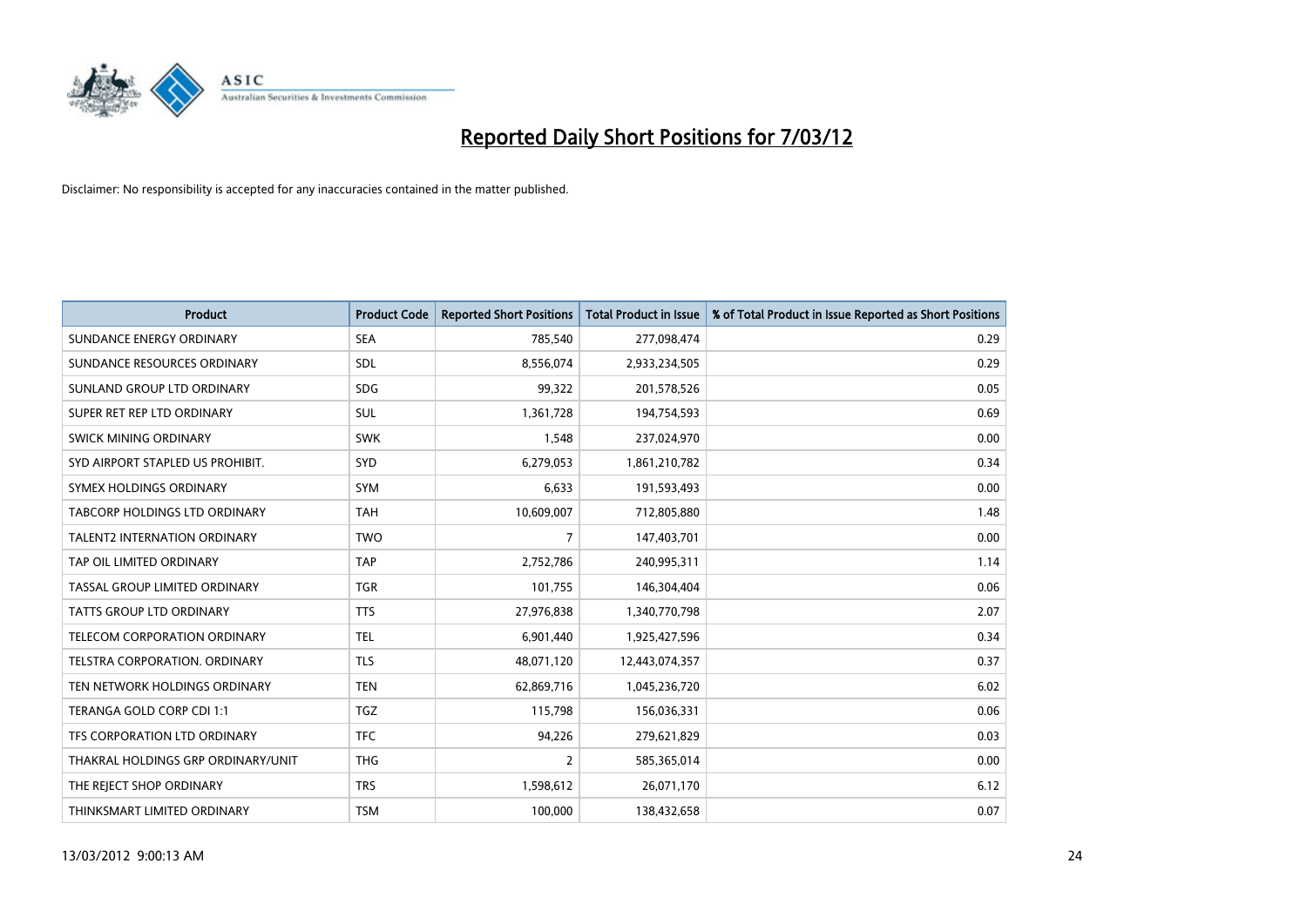

| <b>Product</b>                          | <b>Product Code</b> | <b>Reported Short Positions</b> | <b>Total Product in Issue</b> | % of Total Product in Issue Reported as Short Positions |
|-----------------------------------------|---------------------|---------------------------------|-------------------------------|---------------------------------------------------------|
| THOR MINING PLC CHESS DEPOSITARY 1:1    | <b>THR</b>          | 2,307                           | 222,489,120                   | 0.00                                                    |
| THORN GROUP LIMITED ORDINARY            | <b>TGA</b>          | 81,042                          | 146,374,703                   | 0.05                                                    |
| TIGER RESOURCES ORDINARY                | <b>TGS</b>          | 3,967,744                       | 671,948,102                   | 0.56                                                    |
| TISHMAN SPEYER UNITS                    | <b>TSO</b>          | 41,524                          | 338,440,904                   | 0.01                                                    |
| TNG LIMITED ORDINARY                    | <b>TNG</b>          | 4,321                           | 344,611,705                   | 0.00                                                    |
| TOLL HOLDINGS LTD ORDINARY              | <b>TOL</b>          | 26,863,304                      | 717,133,875                   | 3.74                                                    |
| TORO ENERGY LIMITED ORDINARY            | <b>TOE</b>          | 35,404                          | 975,436,676                   | 0.00                                                    |
| TOWER LIMITED ORDINARY                  | <b>TWR</b>          | 689,519                         | 266,371,322                   | 0.26                                                    |
| TOX FREE SOLUTIONS ORDINARY             | <b>TOX</b>          | 48.944                          | 114,473,108                   | 0.04                                                    |
| TPG TELECOM LIMITED ORDINARY            | <b>TPM</b>          | 2,753,533                       | 793,808,141                   | 0.34                                                    |
| TRADE ME GROUP ORDINARY                 | <b>TME</b>          | 555                             | 395,745,510                   | 0.00                                                    |
| <b>TRANSFIELD SERVICES ORDINARY</b>     | <b>TSE</b>          | 3,704,369                       | 542,977,583                   | 0.68                                                    |
| TRANSPACIFIC INDUST. ORDINARY           | <b>TPI</b>          | 5,521,731                       | 1,578,209,025                 | 0.34                                                    |
| TRANSURBAN GROUP TRIPLE STAPLED SEC.    | <b>TCL</b>          | 6,562,429                       | 1,458,321,112                 | 0.41                                                    |
| TREASURY WINE ESTATE ORDINARY           | <b>TWE</b>          | 15,653,309                      | 647,227,144                   | 2.40                                                    |
| <b>TRINITY GROUP STAPLED SECURITIES</b> | <b>TCO</b>          | 3,419                           | 193,235,631                   | 0.00                                                    |
| TROY RESOURCES LTD ORDINARY             | <b>TRY</b>          | 463,001                         | 88,879,149                    | 0.51                                                    |
| UGL LIMITED ORDINARY                    | UGL                 | 4,646,452                       | 166,315,038                   | 2.80                                                    |
| UNILIFE CORPORATION CDI 6:1             | <b>UNS</b>          | 211,168                         | 266,559,954                   | 0.07                                                    |
| <b>UXC LIMITED ORDINARY</b>             | <b>UXC</b>          | 9,000                           | 304,995,791                   | 0.00                                                    |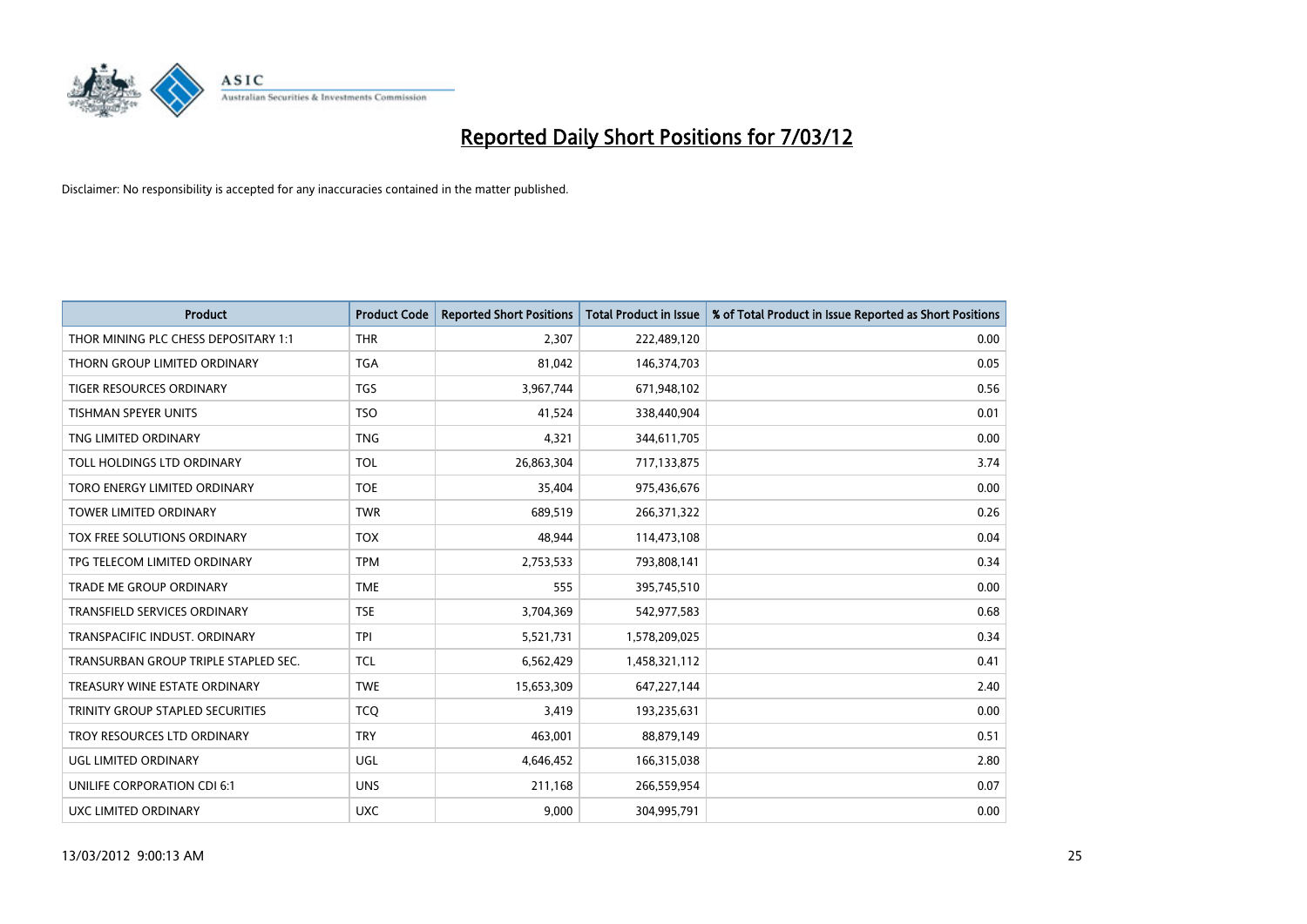

| <b>Product</b>                         | <b>Product Code</b> | <b>Reported Short Positions</b> | <b>Total Product in Issue</b> | % of Total Product in Issue Reported as Short Positions |
|----------------------------------------|---------------------|---------------------------------|-------------------------------|---------------------------------------------------------|
| <b>VDM GROUP LIMITED ORDINARY</b>      | <b>VMG</b>          | 11,116                          | 933,584,567                   | 0.00                                                    |
| <b>VENTURE MINERALS ORDINARY</b>       | <b>VMS</b>          | 284,422                         | 232,468,592                   | 0.12                                                    |
| <b>VIEW RESOURCES LTD ORDINARY</b>     | <b>VRE</b>          | 1,760                           | 881,953,670                   | 0.00                                                    |
| VIRGIN AUS HLDG LTD ORDINARY           | <b>VAH</b>          | 4,710,789                       | 2,210,197,600                 | 0.21                                                    |
| <b>VITA GROUP LTD ORDINARY</b>         | <b>VTG</b>          | 75,190                          | 142,499,800                   | 0.05                                                    |
| VITERRA INC CDI 1:1                    | <b>VTA</b>          | 3,838                           | 68,629,939                    | 0.01                                                    |
| VNGD US TOTAL MARKET CDI 1:1           | <b>VTS</b>          | 13,445                          | 912,993                       | 1.47                                                    |
| <b>WATPAC LIMITED ORDINARY</b>         | <b>WTP</b>          | 20,038                          | 184,332,526                   | 0.01                                                    |
| <b>WDS LIMITED ORDINARY</b>            | <b>WDS</b>          | 3,768                           | 144,740,614                   | 0.00                                                    |
| WEBIET LIMITED ORDINARY                | <b>WEB</b>          | 49,524                          | 72,584,641                    | 0.07                                                    |
| WESFARMERS LIMITED ORDINARY            | <b>WES</b>          | 26,208,882                      | 1,006,485,848                 | 2.61                                                    |
| WESFARMERS LIMITED PARTIALLY PROTECTED | <b>WESN</b>         | 235,171                         | 150,586,314                   | 0.17                                                    |
| WESTERN AREAS NL ORDINARY              | <b>WSA</b>          | 10,225,869                      | 179,735,899                   | 5.69                                                    |
| WESTERN DESERT RES. ORDINARY           | <b>WDR</b>          | 948                             | 208,594,203                   | 0.00                                                    |
| WESTFIELD GROUP ORD/UNIT STAPLED SEC   | <b>WDC</b>          | 18,935,978                      | 2,308,988,539                 | 0.79                                                    |
| WESTFIELD RETAIL TST UNIT STAPLED      | <b>WRT</b>          | 42,466,047                      | 3,054,166,195                 | 1.39                                                    |
| <b>WESTPAC BANKING CORP ORDINARY</b>   | <b>WBC</b>          | 54,627,337                      | 3,054,129,398                 | 1.74                                                    |
| WHITE ENERGY COMPANY ORDINARY          | <b>WEC</b>          | 5,820,060                       | 316,104,241                   | 1.84                                                    |
| WHITEHAVEN COAL ORDINARY               | <b>WHC</b>          | 7,868,242                       | 496,245,083                   | 1.59                                                    |
| WHK GROUP LIMITED ORDINARY             | <b>WHG</b>          | 59,091                          | 265,200,652                   | 0.02                                                    |